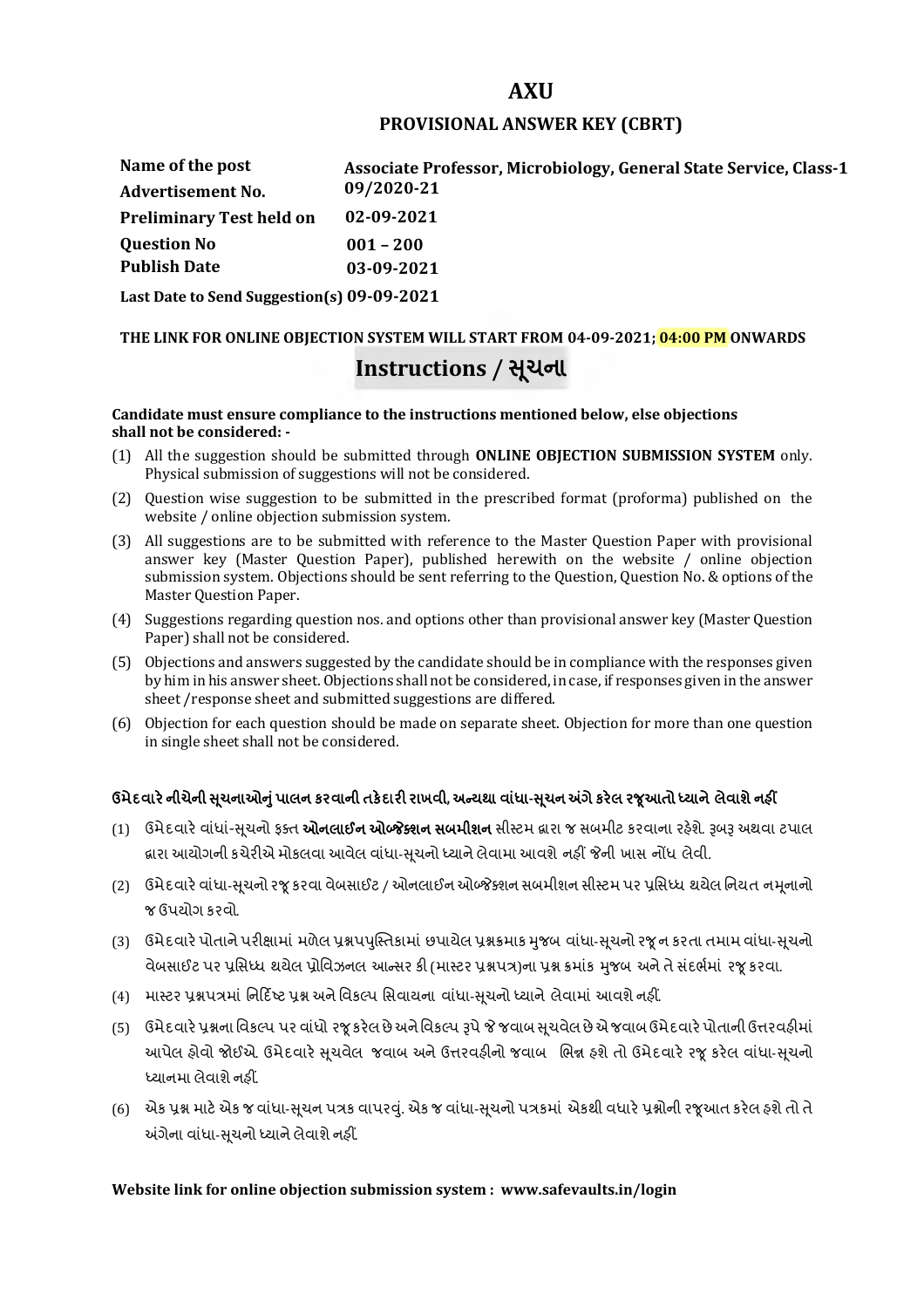| 001. | Which of the following cell surface markers is required for lysis of IgG coated cells (ADCC)<br>by natural killer cells? |                                                                                                                                                                                            |
|------|--------------------------------------------------------------------------------------------------------------------------|--------------------------------------------------------------------------------------------------------------------------------------------------------------------------------------------|
|      | $(A)$ CD3                                                                                                                | $(B)$ CD16                                                                                                                                                                                 |
|      | $(C)$ CD8                                                                                                                | $(D)$ CD19                                                                                                                                                                                 |
| 002. | and abdominal pain. Which of the following is the most likely pathogen?                                                  | After eating a dinner of leftover vegetable fried rice, a 17 year old boy develops diarrhea                                                                                                |
|      | (A) Bacillus cereus                                                                                                      | (B) Campylobacter jejuni                                                                                                                                                                   |
|      | (C) Clostridium botulinum                                                                                                | (D) Vibrio parahemolyticus                                                                                                                                                                 |
| 003. | Antibodies against which of the following antigen appear in typhoid carrier?                                             |                                                                                                                                                                                            |
|      | $(A)$ H antigen                                                                                                          | (B) O antigen                                                                                                                                                                              |
|      | (C) Vi antigen                                                                                                           | (D) Capsular antigen                                                                                                                                                                       |
| 004. | her neutrophils?                                                                                                         | 3 year old girl presents with recurrent subcutaneous abscesses and furuncles. She also had<br>a history of bacterial pneumonia. Which of the following enzymes is most likely deficient in |
|      | (A) Aldolase B                                                                                                           | $(B)$ G6PD                                                                                                                                                                                 |
|      | (C) Glucokinase                                                                                                          | (D) NADPH oxidase                                                                                                                                                                          |
| 005. | enteric pathogen?                                                                                                        | What is the recommended transport medium to culture stool specimen suspected to contain                                                                                                    |
|      | (A) Amie's transport                                                                                                     | (B) Buffered glycerol saline                                                                                                                                                               |
|      | (C) Pikes medium                                                                                                         | (D) Stuart's medium                                                                                                                                                                        |
| 006. | antiseptic surgery"?                                                                                                     | Carbolic acid initially is used as an antiseptic for surgery. Who is known as the "Father of                                                                                               |
|      | (A) Robert Koch                                                                                                          | (B) Edward Jenner                                                                                                                                                                          |
|      | (C) Louis Pasteur                                                                                                        | (D) Joseph Lister                                                                                                                                                                          |
| 007. | Sporulation occurs during which phase of bacterial growth curve?                                                         |                                                                                                                                                                                            |
|      | (A) Decline phase                                                                                                        | $(B)$ Lag phase                                                                                                                                                                            |
|      | (C) Stationary phase                                                                                                     | (D) Log phase                                                                                                                                                                              |
| 008. |                                                                                                                          | Vaccination protocol is supposed to stimulate which of the following type of immunity?                                                                                                     |
|      | (A) Artificial active                                                                                                    | (B) Artificial passive                                                                                                                                                                     |
|      | (C) Natural active                                                                                                       | (D) Natural passive                                                                                                                                                                        |
| 009. | $\gamma \delta T$ cells – all are true except                                                                            |                                                                                                                                                                                            |
|      | (A) lack both CD4 and CD8 molecules                                                                                      |                                                                                                                                                                                            |
|      | (B) part of innate immunity                                                                                              |                                                                                                                                                                                            |
|      | (C) requires antigen processing and MHC presentation                                                                     |                                                                                                                                                                                            |
|      | (D) example include intraepithelial lymphocytes (IELs) in gut mucosa                                                     |                                                                                                                                                                                            |
| 010. | Plasma sterilization uses:                                                                                               |                                                                                                                                                                                            |
|      | (A) Ethylene oxide                                                                                                       | (B) Hydrogen peroxide                                                                                                                                                                      |
|      | (C) Formaldehyde                                                                                                         | (D) Ozone                                                                                                                                                                                  |

**AXU - 001 to 200 ] 1 P.T.O.**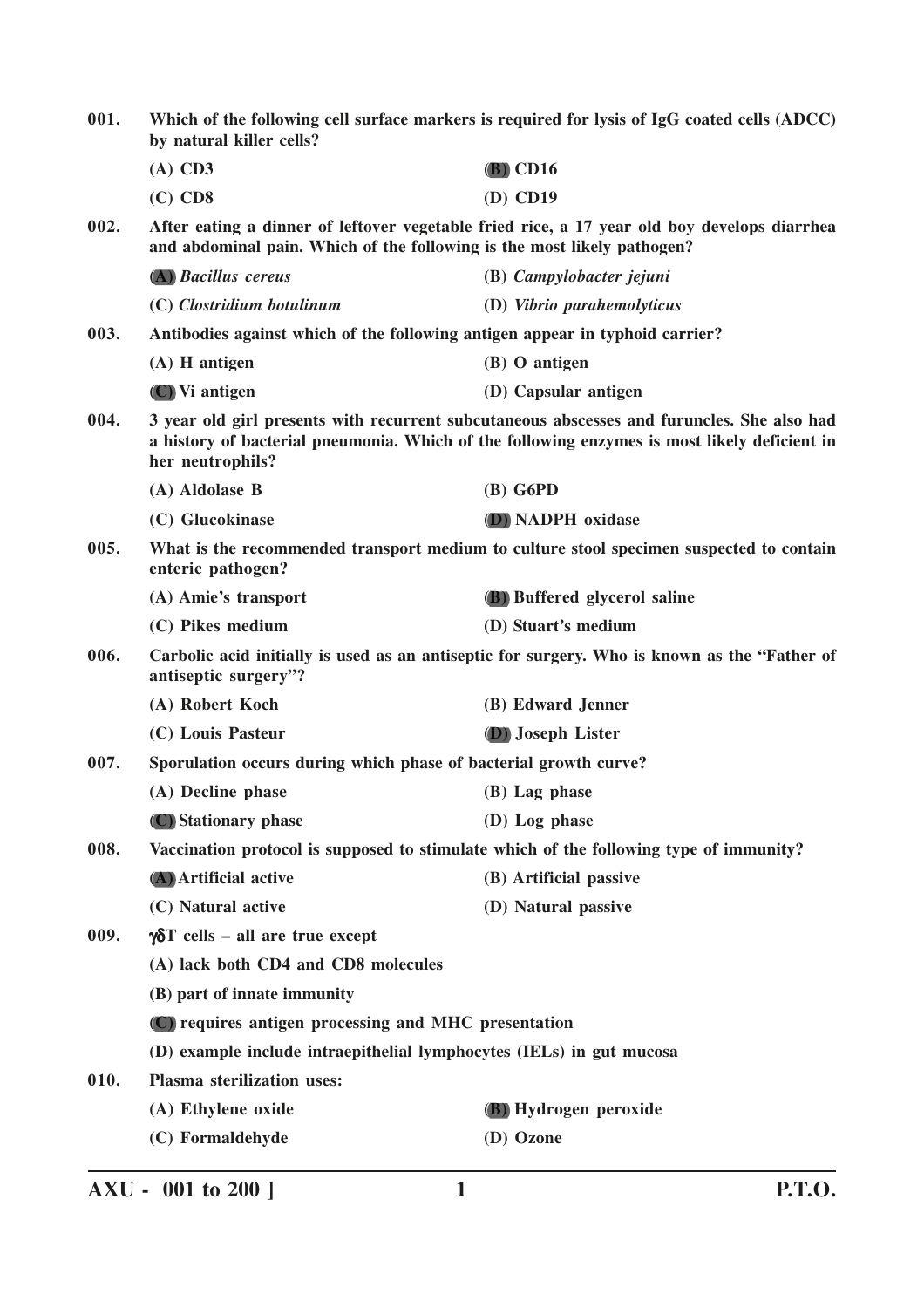| 011. | A cancer patient brought his report of genetic testing to the doctor. Alteration of genes due<br>to transposition was suspected. Which of the following statements is false regarding<br>transposons? |                                                                                                                                                                                             |
|------|-------------------------------------------------------------------------------------------------------------------------------------------------------------------------------------------------------|---------------------------------------------------------------------------------------------------------------------------------------------------------------------------------------------|
|      | (A) They are also known as "jumping genes"                                                                                                                                                            |                                                                                                                                                                                             |
|      | (B) It was first discover by Barbara McClintock                                                                                                                                                       |                                                                                                                                                                                             |
|      | (C) They are self replicative                                                                                                                                                                         |                                                                                                                                                                                             |
|      | (D) The ends of transposons carry "inverted repeat" sequences.                                                                                                                                        |                                                                                                                                                                                             |
| 012. | A microbiologist wants intermediate level disinfectant. Which of the following can be used<br>by him?                                                                                                 |                                                                                                                                                                                             |
|      | (A) Gluteraldehyde                                                                                                                                                                                    | (B) Quaternary ammonium                                                                                                                                                                     |
|      | (C) Hydrogen peroxide                                                                                                                                                                                 | (D) Iodophores compound                                                                                                                                                                     |
| 013. | of which of the following bacteria?                                                                                                                                                                   | Geobacillus stearothermophilus is used as an biological indicator for autoclave. It is an example                                                                                           |
|      | (A) Mesophillic bacteria                                                                                                                                                                              | (B) Psychrophillic bacteria                                                                                                                                                                 |
|      | $(C)$ Both $(A)$ and $(B)$                                                                                                                                                                            | (D) Thermophillic bacteria                                                                                                                                                                  |
| 014. | pathway?                                                                                                                                                                                              | Which of the following is a major component in activation of the complement via alternate                                                                                                   |
|      | $(A)$ C1                                                                                                                                                                                              | $(B)$ C <sub>2</sub>                                                                                                                                                                        |
|      | $\left( \text{C} \right)$ C3                                                                                                                                                                          | $(D)$ C4                                                                                                                                                                                    |
| 015. | Koch's postulates?                                                                                                                                                                                    | A microorganism was accepted as the causative agent of infectious disease, only when it<br>satisfied all the Koch's postulates. Which of the following pathogenic bacteria does not fulfill |
|      | (A) Treponema pallidum                                                                                                                                                                                | (B) Yersinia pestis                                                                                                                                                                         |
|      | (C) Bacillus antracis                                                                                                                                                                                 | (D) Helicobacter pylori                                                                                                                                                                     |
| 016. | What does exaltation refers to?                                                                                                                                                                       |                                                                                                                                                                                             |
|      | (A) Enhancement of virulence                                                                                                                                                                          | (B) removal of cell wall                                                                                                                                                                    |
|      | (C) passage through unfavorable host                                                                                                                                                                  | (D) increasing rate of replication                                                                                                                                                          |
| 017. | Which of the following Streptococcal antigen cross reacts with synovial fluid?                                                                                                                        |                                                                                                                                                                                             |
|      | (A) Carbohydrate group A                                                                                                                                                                              | (B) Cell wall protein                                                                                                                                                                       |
|      | (C) Capsular hyluronic acid                                                                                                                                                                           | (D) Peptidoglycan                                                                                                                                                                           |
| 018. | infection?                                                                                                                                                                                            | Which of the following is the most common Staphyloccal phage strain causing hospital                                                                                                        |
|      | (A) 80/81A                                                                                                                                                                                            | $(B)$ 79/80                                                                                                                                                                                 |
|      | $(C)$ 3A/3C                                                                                                                                                                                           | (D) $69/70$                                                                                                                                                                                 |
| 019. | Toxin is produced by all except:                                                                                                                                                                      |                                                                                                                                                                                             |
|      | $(A)$ C. diphtheriae                                                                                                                                                                                  | $(B)$ C. ulcerans                                                                                                                                                                           |
|      | $(C)$ C. xerosis                                                                                                                                                                                      | (D) C. pseudotuberculosis                                                                                                                                                                   |
| 020. | the diagnosis?                                                                                                                                                                                        | A patient presented to OPD with clinical features of pneumonia. Sputum examination revealed<br>a Gram positive cocci with alpha hemolysis on sheep agar. Which test will you do to confirm  |
|      | (A) Coagulase test                                                                                                                                                                                    | (B) Bacitracin sensitivity                                                                                                                                                                  |
|      | (C) CAMP test                                                                                                                                                                                         | (D) Bile solubility                                                                                                                                                                         |
|      |                                                                                                                                                                                                       |                                                                                                                                                                                             |

**AXU - 001 to 200 ] 2 [Contd.**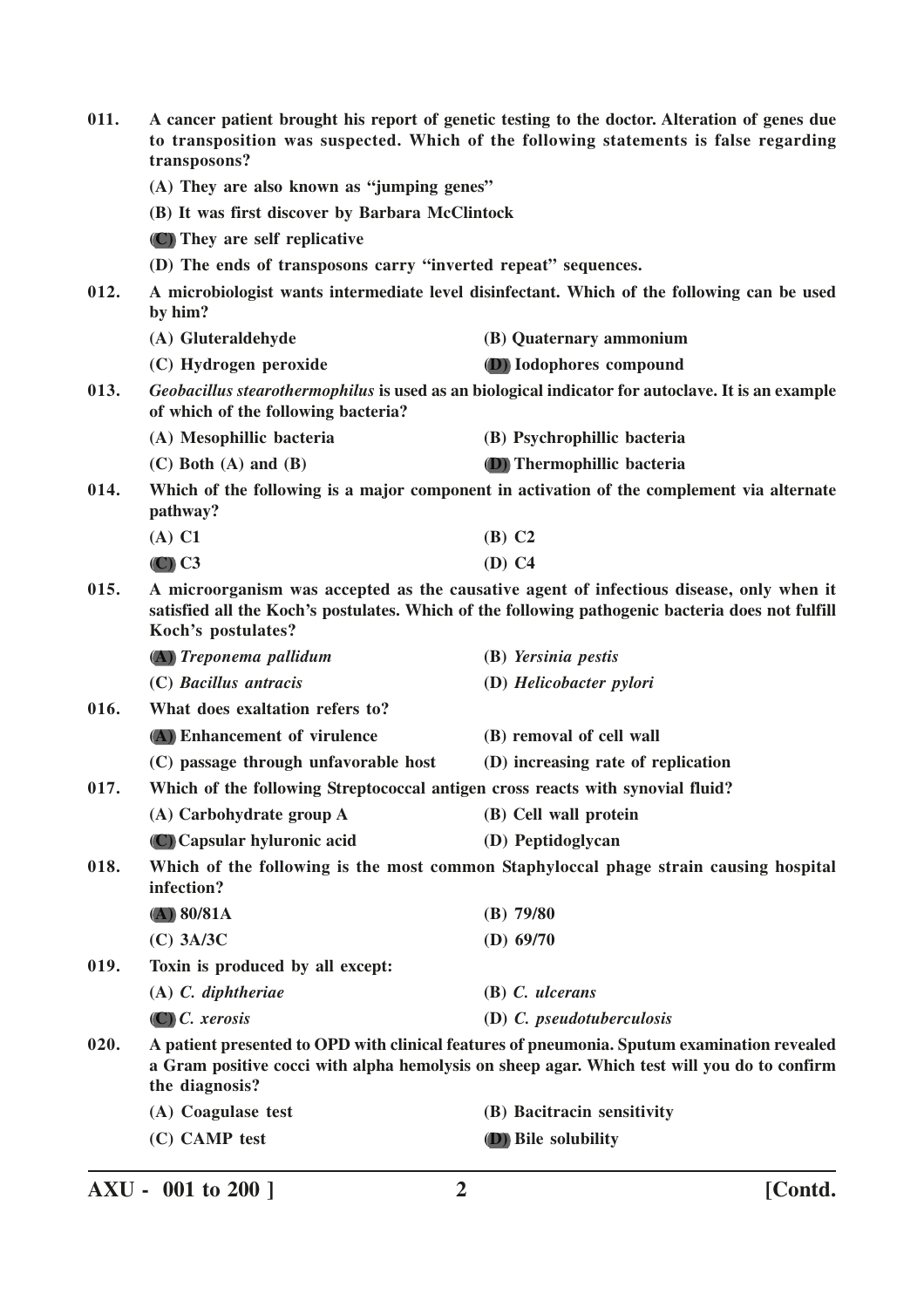| 021. | Cholera toxin acts by which mechanism?                                                                                                                                                                                                                              |                                                                                        |  |
|------|---------------------------------------------------------------------------------------------------------------------------------------------------------------------------------------------------------------------------------------------------------------------|----------------------------------------------------------------------------------------|--|
|      | (A) Mimics the adenylate cyclase enzyme                                                                                                                                                                                                                             |                                                                                        |  |
|      | <b>(B)</b> Overactivates adenylate cyclase by permanently activating G protein                                                                                                                                                                                      |                                                                                        |  |
|      | (C) Overactivates guanylate cyclase                                                                                                                                                                                                                                 |                                                                                        |  |
|      | (D) Inactivates guanylate cyclase                                                                                                                                                                                                                                   |                                                                                        |  |
| 022. | A 23 year old male presents with fever and altered sensorium for 2 days with rash on legs.<br>His BP is 70/50 mm Hg and neck stiffness is there. CSF shows bacterial meningitis. Which<br>of the following correctly describes the organism causing this condition? |                                                                                        |  |
|      | (A) Gram negative kidney shaped diplococci, oxidase positive                                                                                                                                                                                                        |                                                                                        |  |
|      | (B) Gram positive cocci, catalase negative, bacitracin sensitive                                                                                                                                                                                                    |                                                                                        |  |
|      | (C) Gram negative diplococci, ferments glucose and maltose                                                                                                                                                                                                          |                                                                                        |  |
|      | (D) Gram positive diplococci, catalase negative, optochin sensitive                                                                                                                                                                                                 |                                                                                        |  |
| 023. | Mechanism of direct transfer of free DNA :                                                                                                                                                                                                                          |                                                                                        |  |
|      | (A) Transformation                                                                                                                                                                                                                                                  | (B) Conjugation                                                                        |  |
|      | (C) Transduction                                                                                                                                                                                                                                                    | (D) Recombination                                                                      |  |
| 024. | Ecthyma gangrenosum is caused by which bacterial infection?                                                                                                                                                                                                         |                                                                                        |  |
|      | $(A)$ <i>S.aureus</i>                                                                                                                                                                                                                                               | (B) S.pyogenes                                                                         |  |
|      | $(C)$ C. minutissimum                                                                                                                                                                                                                                               | <b>D</b> ) P.aeruginosa                                                                |  |
| 025. | organism causing this is:                                                                                                                                                                                                                                           | A patient of RHD developed infective endocarditis after dental extraction. Most likely |  |
|      | $(A)$ S. viridans                                                                                                                                                                                                                                                   | (B) S.pneumoniae                                                                       |  |
|      | $(C)$ <i>S.pyogens</i>                                                                                                                                                                                                                                              | (D) S.aureus                                                                           |  |
| 026. | Vaccine for group B meningococci contains all, except:                                                                                                                                                                                                              |                                                                                        |  |
|      | (A) Adhesin A                                                                                                                                                                                                                                                       | (B) Heparin binding antigen                                                            |  |
|      | (C) Capsular polysaccharide                                                                                                                                                                                                                                         | (D) Outer membrane vesicles                                                            |  |
| 027. | Johne's bacillus is:                                                                                                                                                                                                                                                |                                                                                        |  |
|      | $(A)$ H.influenza                                                                                                                                                                                                                                                   | <b>(B)</b> <i>M.paratuberculosis</i>                                                   |  |
|      | (C) K.pneumoniae                                                                                                                                                                                                                                                    | (D) B.pseudomallei                                                                     |  |
| 028. | All are true about Listeria except:                                                                                                                                                                                                                                 |                                                                                        |  |
|      | (A) Gram positive                                                                                                                                                                                                                                                   |                                                                                        |  |
|      | (B) PALCAM agar is used for isolation                                                                                                                                                                                                                               |                                                                                        |  |
|      | (C) Characteristic tumbling motility at $37^{\circ}$ C                                                                                                                                                                                                              |                                                                                        |  |
|      | (D) Facultative intracellular organism                                                                                                                                                                                                                              |                                                                                        |  |
| 029. | 'World Tuberculosis Day' is celebrated on:                                                                                                                                                                                                                          |                                                                                        |  |
|      | (A) December 1                                                                                                                                                                                                                                                      | $(B)$ April 7                                                                          |  |
|      | (C) November 11                                                                                                                                                                                                                                                     | (D) March 24                                                                           |  |
| 030. | A 5 year old child presented with pseudomembrane formation, sore throat and bull neck.<br>Culture shows cuneiform pattern of organism. Which of the following is the toxigenicity<br>factor of the causative organism?                                              |                                                                                        |  |
|      | (A) Beta phage                                                                                                                                                                                                                                                      | (B) Lambda phage                                                                       |  |
|      | (C) Gamma phage                                                                                                                                                                                                                                                     | (D) Delta phage                                                                        |  |

**AXU - 001 to 200 ] 3 P.T.O.**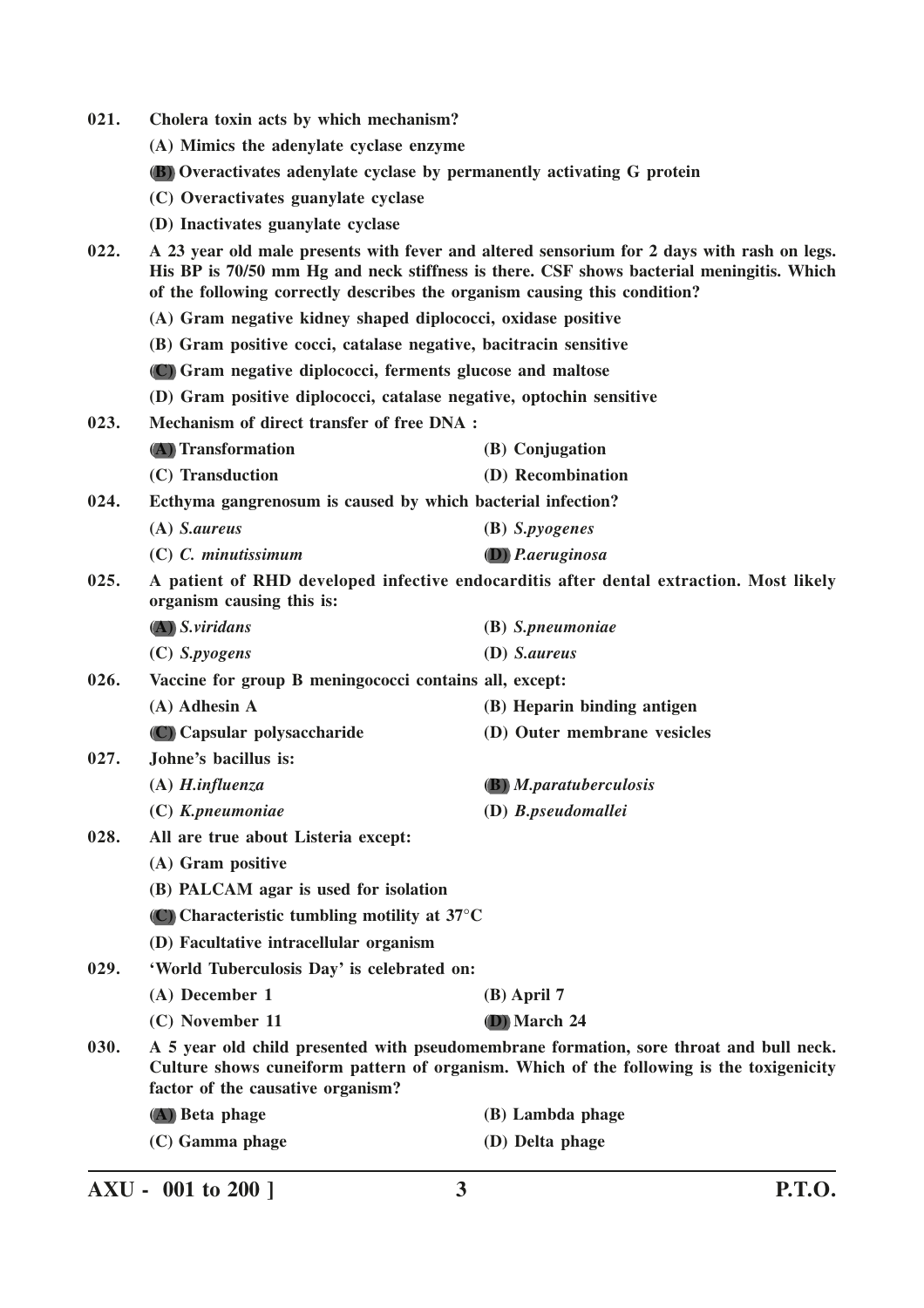| 031. | A 34 year old male who is truck driver and HIV positive, presented with small painless,<br>open, fleshy, oozing, beefy red ulcer nodules in genital region. H/O of sexual exposure 15<br>days back present. What can be the diagnosis?                                                  |                                                                                                |
|------|-----------------------------------------------------------------------------------------------------------------------------------------------------------------------------------------------------------------------------------------------------------------------------------------|------------------------------------------------------------------------------------------------|
|      | (A) Klebsiella granulomatis                                                                                                                                                                                                                                                             | (B) Chlamydia trachomatis                                                                      |
|      | (C) Neisseria gonorrhea                                                                                                                                                                                                                                                                 | (D) Hemophilus ducreyi                                                                         |
| 032. | Fifth disease is caused by-                                                                                                                                                                                                                                                             |                                                                                                |
|      | (A) Papova virus                                                                                                                                                                                                                                                                        | <b>(B)</b> Parvovirus B-19                                                                     |
|      | (C) Herpes virus                                                                                                                                                                                                                                                                        | (D) Adeno virus                                                                                |
| 033. | of parasite in RBC. Identify the vector that is involved in the given condition.                                                                                                                                                                                                        | A peripheral blood smear of a patient with fever and chills shows Maltese cross arrangement    |
|      | (A) Glossina                                                                                                                                                                                                                                                                            | (B) Reduviid bug                                                                               |
|      | (C) Ixodid tick                                                                                                                                                                                                                                                                         | (D) Female anopheles                                                                           |
| 034. | virus?                                                                                                                                                                                                                                                                                  | Syncytium formation is the characteristic cytopathic effect produced by which of the following |
|      | $(A)$ BK virus                                                                                                                                                                                                                                                                          | (B) Herpes virus                                                                               |
|      | $(C)$ SV 40 virus                                                                                                                                                                                                                                                                       | (D) Measles virus                                                                              |
| 035. | Which immunoglobulin deficiency is associated with Giardiasis?                                                                                                                                                                                                                          |                                                                                                |
|      | $(A)$ IgE                                                                                                                                                                                                                                                                               | (B) IgA                                                                                        |
|      | $(C)$ IgG                                                                                                                                                                                                                                                                               | $(D)$ IgM                                                                                      |
| 036. |                                                                                                                                                                                                                                                                                         | rK39 test for antibody detection is done for which of the following causative organism?        |
|      | (A) T.brucei                                                                                                                                                                                                                                                                            | (B) T.cruzei                                                                                   |
|      | (C) L.donovani                                                                                                                                                                                                                                                                          | (D) P.vivax                                                                                    |
| 037. | A 30 year old patient presented with features of acute meningoencephalitis and he had<br>recently gone for diving during vacation. His CSF on wet mount showed motile unicellular<br>microorganism. The most likely organism is:                                                        |                                                                                                |
|      | (A) Naegleria fowleri                                                                                                                                                                                                                                                                   | (B) Acanthamoeba                                                                               |
|      | (C) E.histiolytica                                                                                                                                                                                                                                                                      | (D) E.coli                                                                                     |
| 038. | All structures are seen in cyst of E.histolytica except?                                                                                                                                                                                                                                |                                                                                                |
|      | (A) Glycogen mass                                                                                                                                                                                                                                                                       | (B) Chromatid bars                                                                             |
|      | (C) Eccentric nucleus                                                                                                                                                                                                                                                                   | (D) Ingested RBC                                                                               |
| 039. | A Researcher conducted a study to identify risk factors for exacerbation of bronchial asthma.<br>In order to have maximum number of publications from the work, the researcher decided to<br>produce three different manuscripts covering all aspects of the study. This act is called- |                                                                                                |
|      | (A) Plagiarism                                                                                                                                                                                                                                                                          | (B) Falsification                                                                              |
|      | (C) Salami slicing                                                                                                                                                                                                                                                                      | (D) Fabrication                                                                                |
| 040. | blood smear?                                                                                                                                                                                                                                                                            | Which of the following causative organism shows band shaped trophozoites in peripheral         |
|      | (A) P.ovale                                                                                                                                                                                                                                                                             | $(B)$ P.vivax                                                                                  |
|      | (C) P.malariae                                                                                                                                                                                                                                                                          | (D) P.falciparum                                                                               |
|      |                                                                                                                                                                                                                                                                                         |                                                                                                |

**AXU - 001 to 200 ] 4 [Contd.**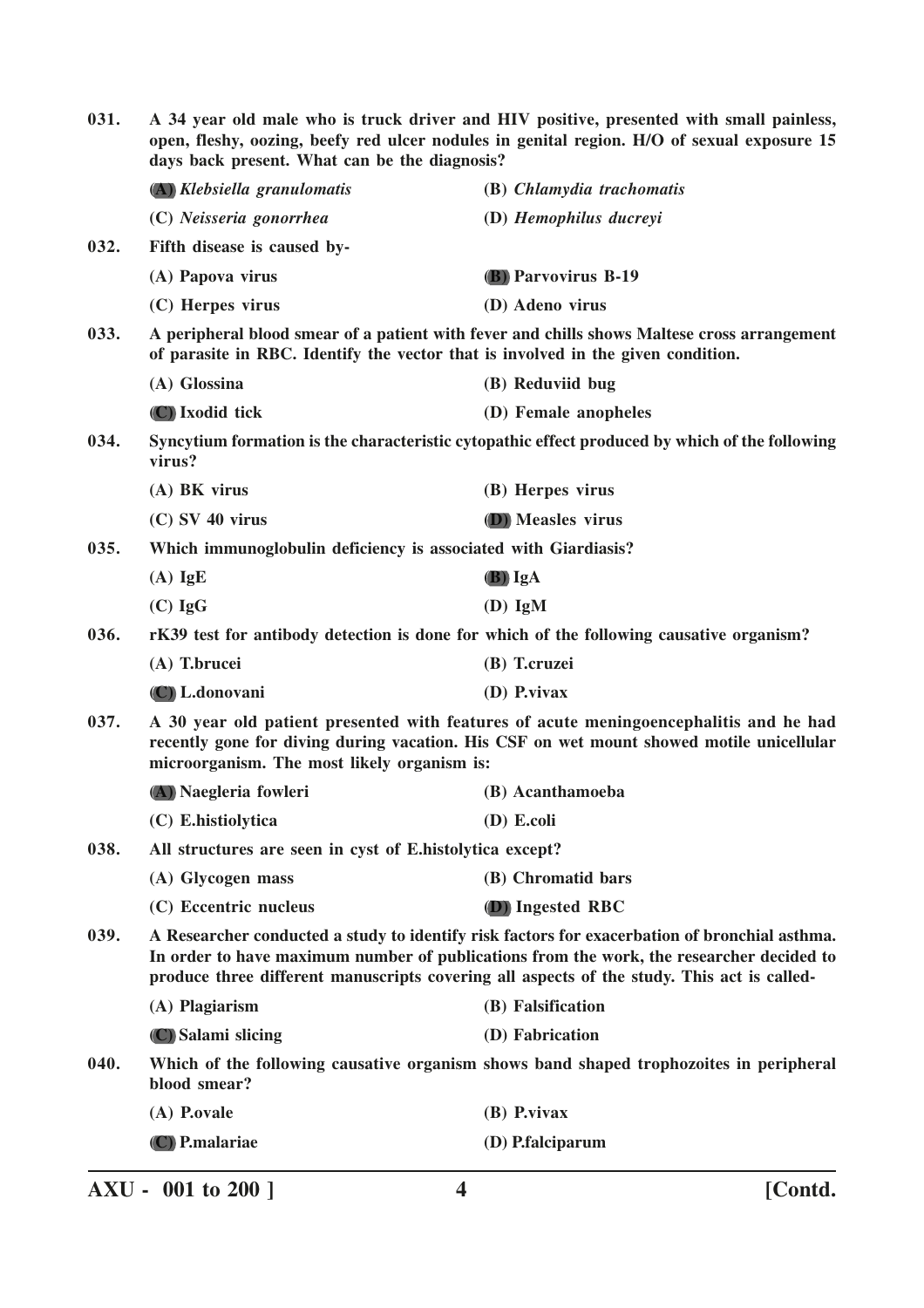| 041. | Which of the following statement is true regarding malaria?                  |                                                                                              |  |
|------|------------------------------------------------------------------------------|----------------------------------------------------------------------------------------------|--|
|      | (A) Thick smear is gold standard to identify species                         |                                                                                              |  |
|      | <b>(B)</b> Thin smear is better to identify species                          |                                                                                              |  |
|      | (C) All species have same incubation period                                  |                                                                                              |  |
|      | (D) Antibody detection is used for rapid diagnosis                           |                                                                                              |  |
| 042. | size acid fast oocyst. What is the most likely causative agent?              | A HIV reactive patient presents with watery diarrhea. Stool examination shows 4-5 micron     |  |
|      | (A) Cryptosporidium                                                          | (B) Microspora                                                                               |  |
|      | (C) Cyclospora                                                               | (D) Isospora                                                                                 |  |
| 043. | Which of the following is not a feature of tropical eosinophilia?            |                                                                                              |  |
|      | (A) Eosinophilia more than $3000/\text{mm}^3$                                |                                                                                              |  |
|      | (B) Microfilaria in peripheral blood                                         |                                                                                              |  |
|      | (C) Seen as a hypersensitivity reaction to filarial antigen                  |                                                                                              |  |
|      | (D) Classical features of lymphatic filariasis absent                        |                                                                                              |  |
| 044. |                                                                              | A women is diagnosed with roundworm infection. How did she probably acquire this infection?  |  |
|      | (A) Ingestion of water containing filariform larvae                          |                                                                                              |  |
|      | (B) Skin penetration by filariform larvae                                    |                                                                                              |  |
|      | (C) Skin penetration by rhabditiform larvae                                  |                                                                                              |  |
|      | (D) Ingestion of food contaminated with eggs                                 |                                                                                              |  |
| 045. | in tail tip. Which of the following is the most likely diagnosis?            | A patient form Bihar with fever and lymphadenitis shows sheathed microfilaria with no nuclei |  |
|      | $(A)$ B.malayi                                                               | (B) W.bancrofti                                                                              |  |
|      | $(C)$ Loa loa                                                                | (D) Oncocerca volvulus                                                                       |  |
| 046. | 'coconut like rectum' appearance. Which parasite can lead to such condition? | A 29 year old presents with rectal bleeding and abdominal pain. Sigmoidoscopy showed         |  |
|      | (A) Ascaris                                                                  | $(B)$ H.nana                                                                                 |  |
|      | (C) Ancylostoma duodenale                                                    | (D) Trichuris trichiura                                                                      |  |
| 047. | "Calabar swelling" is caused by                                              |                                                                                              |  |
|      | (A) Ascaris                                                                  | (B) Hymenolepsis                                                                             |  |
|      | (C) Loa Loa                                                                  | (D) Strongyloides                                                                            |  |
| 048. | Which of the following is referred as the larval form of Taenia?             |                                                                                              |  |
|      | (A) Cysticercus                                                              | (B) Cysticercoid                                                                             |  |
|      | (C) Coracidium                                                               | (D) Conerus                                                                                  |  |
| 049. | Which of the following parasite lives in bladder plexus?                     |                                                                                              |  |
|      | (A) Schistosoma                                                              | (B) Fasciola                                                                                 |  |
|      | (C) Ascaris                                                                  | (D) Echinococcus                                                                             |  |
| 050. | Largest trematode infecting humans:                                          |                                                                                              |  |
|      | (A) Fasciola hepatica                                                        | (B) Fasciola buski                                                                           |  |
|      | (C) S.hematobium                                                             | (D) P.westermani                                                                             |  |

**AXU - 001 to 200 ] 5 P.T.O.**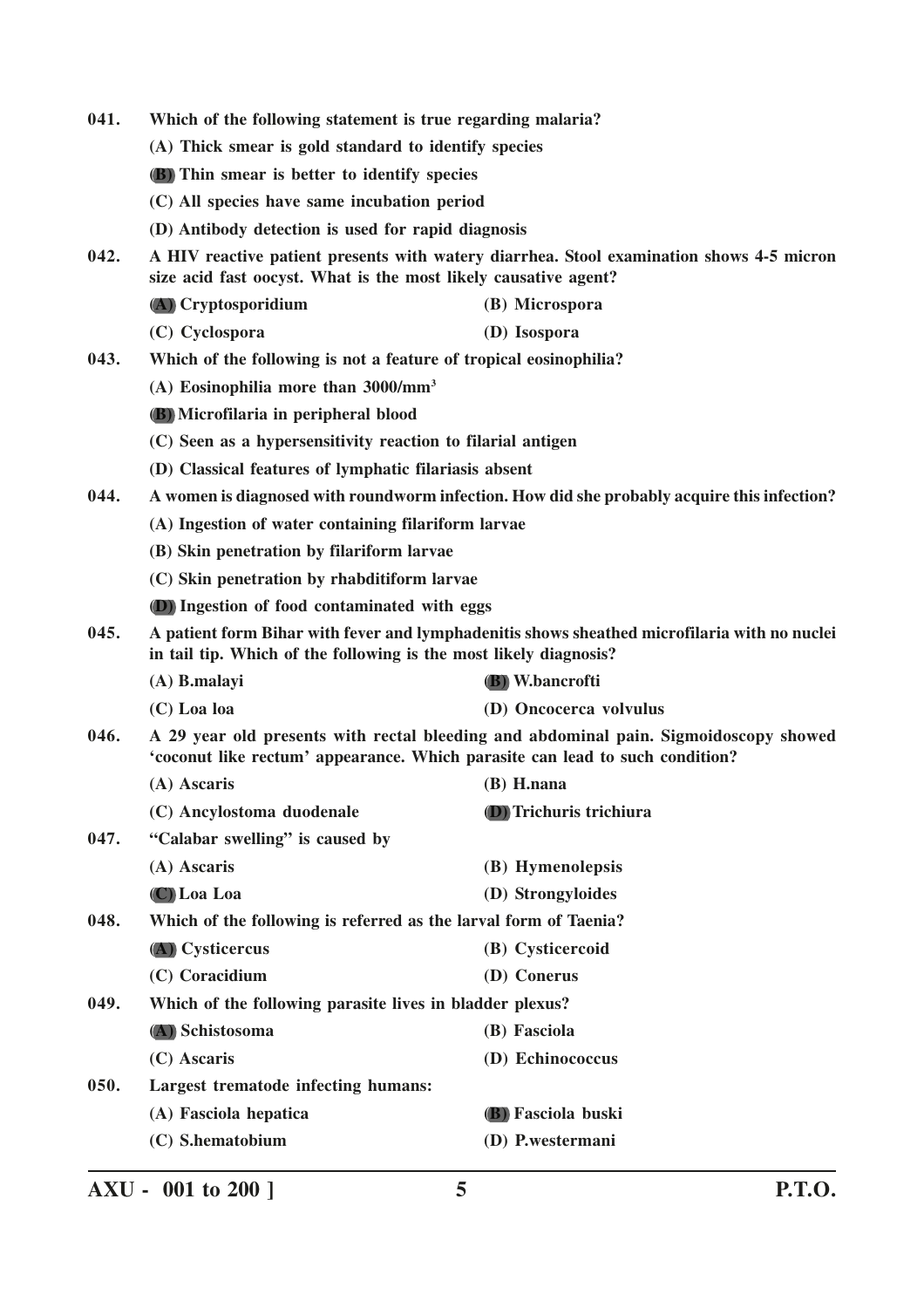| 051.<br>All of the following intradermal skin tests have been used in parasitic infections, except: |                                                                           |                                                                                            |
|-----------------------------------------------------------------------------------------------------|---------------------------------------------------------------------------|--------------------------------------------------------------------------------------------|
|                                                                                                     | (A) Casoni's test                                                         | (B) Fairley's test                                                                         |
|                                                                                                     | (C) Montenegro test                                                       | (D) Anton test                                                                             |
| 052.                                                                                                | mononucleosis is-                                                         | The most rapid and clinically useful test to make the diagnosis of acute Infectious        |
|                                                                                                     | (A) IgM antibody to viral core antigen (VCA)                              |                                                                                            |
|                                                                                                     | (B) IgG antibody to VCA                                                   |                                                                                            |
|                                                                                                     | (C) Antibody to Epstein Barr nuclear antigen(EBNA)                        |                                                                                            |
|                                                                                                     | (D) Culture                                                               |                                                                                            |
| 053.                                                                                                | All of the following features are shown by viruses except?                |                                                                                            |
|                                                                                                     | (A) They are filterable agents                                            |                                                                                            |
|                                                                                                     | (B) They are obligate intracellular parasites                             |                                                                                            |
|                                                                                                     | (C) They contain either DNA or RNA, but never both                        |                                                                                            |
|                                                                                                     | (D) Multiply by binary fission                                            |                                                                                            |
| 054.                                                                                                | Match the following laboratory tests and the organism associated with it. |                                                                                            |
|                                                                                                     | 1. Paul bunnel test                                                       | a. Rickettsial infection                                                                   |
|                                                                                                     | 2. Weil felix recation                                                    | b. Infectious mononucleosis                                                                |
|                                                                                                     | 3. Tzank test                                                             | c. toxoplasmosis                                                                           |
|                                                                                                     | 4. Sabin Feldman dye test                                                 | d. Herpes virus                                                                            |
|                                                                                                     | $(A)$ 1 - b, 2 - a, 3 - d, 4 - c                                          | $(B)$ 1 - b, 2 - c, 3 - d, 4 - a                                                           |
|                                                                                                     | $(C)$ 1 - c, 2 - d, 3 - a, 4 - b                                          | (D) $1 - d$ , $2 - a$ , $3 - b$ , $4 - c$                                                  |
| 055.                                                                                                | for infectious diseases?                                                  | Which of the following is the most useful for evaluating the impact of prevention programs |
|                                                                                                     | (A) Point prevalence                                                      | (B) Period prevalence                                                                      |
|                                                                                                     | (C) Case fatality                                                         | (D) Incidence                                                                              |
| All of the following agents are under category A of bioweapons, except?<br>056.                     |                                                                           |                                                                                            |
|                                                                                                     | $(A)$ Anthrax                                                             | <b>B</b> ) SARS                                                                            |
|                                                                                                     | (C) Small pox                                                             | (D) CCHF                                                                                   |
| 057.                                                                                                |                                                                           | Which of the following is a post analytic quality indicator for QC in laboratory?          |
|                                                                                                     | (A) Availability of archived samples                                      | (B) Incomplete requisitions                                                                |
|                                                                                                     | (C) EQAS performance                                                      | (D) Calibration of equipments                                                              |
| 058.                                                                                                | Strategy IIa of NACO algorithm is for-                                    |                                                                                            |
|                                                                                                     | (A) Antenatal screening                                                   | (B) Sentinel surveillance                                                                  |
|                                                                                                     | (C) Transplantation                                                       | (D) Symptomatic cases                                                                      |
| 059.                                                                                                | First antibody to appear in hepatitis is-                                 |                                                                                            |
|                                                                                                     | (A) IgM anti HBe                                                          | (B) IgM anti Hbs                                                                           |
|                                                                                                     | (C) IgM anti Hbc                                                          | (D) IgG anti Hbe                                                                           |
| 060.                                                                                                | Chandipura virus is transmitted by-                                       |                                                                                            |
|                                                                                                     | (A) Hard tick                                                             | (B) Culex mosquito                                                                         |
|                                                                                                     | (C) Soft tick                                                             | (D) Sandfly                                                                                |
|                                                                                                     |                                                                           |                                                                                            |

**AXU - 001 to 200 ] 6 [Contd.**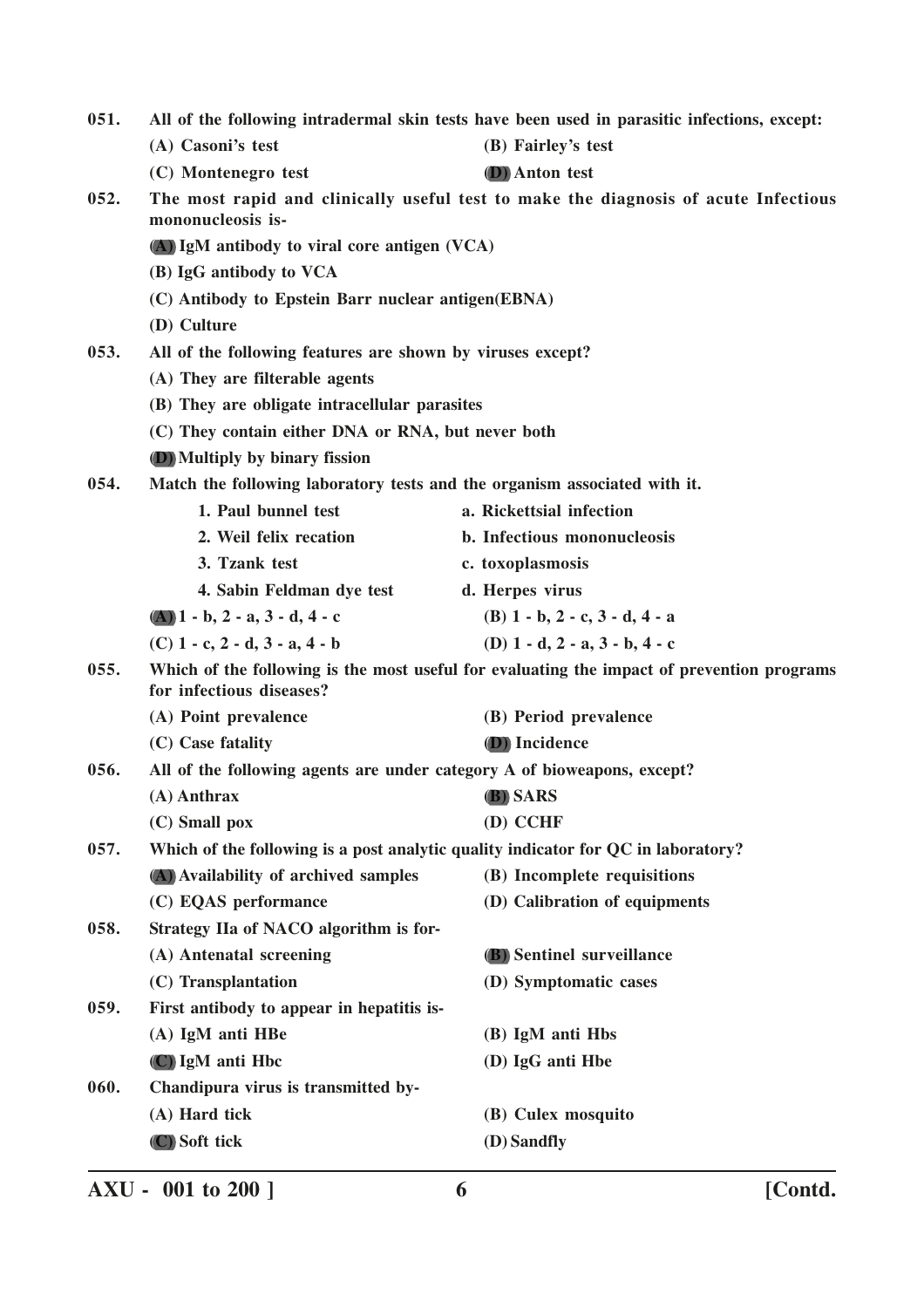| 061. | All are RNA viruses except-                                                   |                                                                                                                                                                                         |
|------|-------------------------------------------------------------------------------|-----------------------------------------------------------------------------------------------------------------------------------------------------------------------------------------|
|      | (A) Ebola virus                                                               | (B) JC virus                                                                                                                                                                            |
|      | (C) Corona virus                                                              | (D) Polio virus                                                                                                                                                                         |
| 062. | Yolk sac inoculation is done for isolation of all, except-                    |                                                                                                                                                                                         |
|      | (A) Arbovirus                                                                 | (B) Chlamydia                                                                                                                                                                           |
|      | (C) Rickettsia                                                                | <b>D</b> ) Influenza virus                                                                                                                                                              |
| 063. | Torres inclusion bodies are seen in infection with-                           |                                                                                                                                                                                         |
|      | (A) Rabies                                                                    | <b>(B)</b> Yellow fever                                                                                                                                                                 |
|      | $(C)$ CMV                                                                     | (D) Vaccinia virus                                                                                                                                                                      |
| 064. | Most common serotype associated with Vaccine derived polioviruses (VDPvs) is- |                                                                                                                                                                                         |
|      | $(A)$ Type-1                                                                  | $(B)$ Type-2                                                                                                                                                                            |
|      | $(C)$ Type-3                                                                  | (D) Any of the above                                                                                                                                                                    |
| 065. | HBeAg of hepatitis B virus is a product of which gene?                        |                                                                                                                                                                                         |
|      | $(A)$ C gene                                                                  | $(B)$ S gene                                                                                                                                                                            |
|      | $(C)$ P gene                                                                  | $(D)$ X gene                                                                                                                                                                            |
| 066. |                                                                               | LCB stained periorbital exudates in severe panopthalmitis with cellulitis in elderly diabetic<br>shows obtuse angled branching aseptate and broad hyphae. The most likely diagnosis is- |
|      | (A) Candida                                                                   | (B) Aspergillus                                                                                                                                                                         |
|      | (C) Penicillium                                                               | (D) Rhizopus spp.                                                                                                                                                                       |
| 067. | What is the primary site of infection in cryptococcosis?                      |                                                                                                                                                                                         |
|      | (A) Adrenal gland                                                             | (B) Bones                                                                                                                                                                               |
|      | $(C)$ CNS                                                                     | <b>D</b> ) Lungs                                                                                                                                                                        |
| 068. | Which of the following is sexual fungal spore?                                |                                                                                                                                                                                         |
|      | (A) Zygospores                                                                | (B) Chlamydospore                                                                                                                                                                       |
|      | (C) Arthrospore                                                               | (D) Blastospore                                                                                                                                                                         |
| 069. | Which of the following infection shows a positive hair perforation test?      |                                                                                                                                                                                         |
|      | (A) Epidermophyton                                                            | (B) Trichophyton                                                                                                                                                                        |
|      | (C) Exophiala werneckii                                                       | (D) All of the above                                                                                                                                                                    |
| 070. | yeast with thick mucoid wall. What is the diagnosis?                          | A HIV patient presents with cough for 10 days. Sputum culture with SDA shows broad budding                                                                                              |
|      | (A) Blastomycosis                                                             | (B) Histoplasmosis                                                                                                                                                                      |
|      | (C) Coccidiomycosis                                                           | (D) P.marneffi                                                                                                                                                                          |
| 071. | What is the most likely organism responsible for white piedra?                |                                                                                                                                                                                         |
|      | (A) Piedra hortae                                                             | (B) Trichophyton rubrum                                                                                                                                                                 |
|      | (C) Trichosporon beigelli                                                     | (D) Exophiala werneckii                                                                                                                                                                 |
| 072. | Medlar bodies are seen in -                                                   |                                                                                                                                                                                         |
|      | (A) Rhinosporidiosis                                                          | (B) Chromoblastomycosis                                                                                                                                                                 |
|      | (C) Coccidiomycosis                                                           | (D) Sporotrichosis                                                                                                                                                                      |
|      |                                                                               |                                                                                                                                                                                         |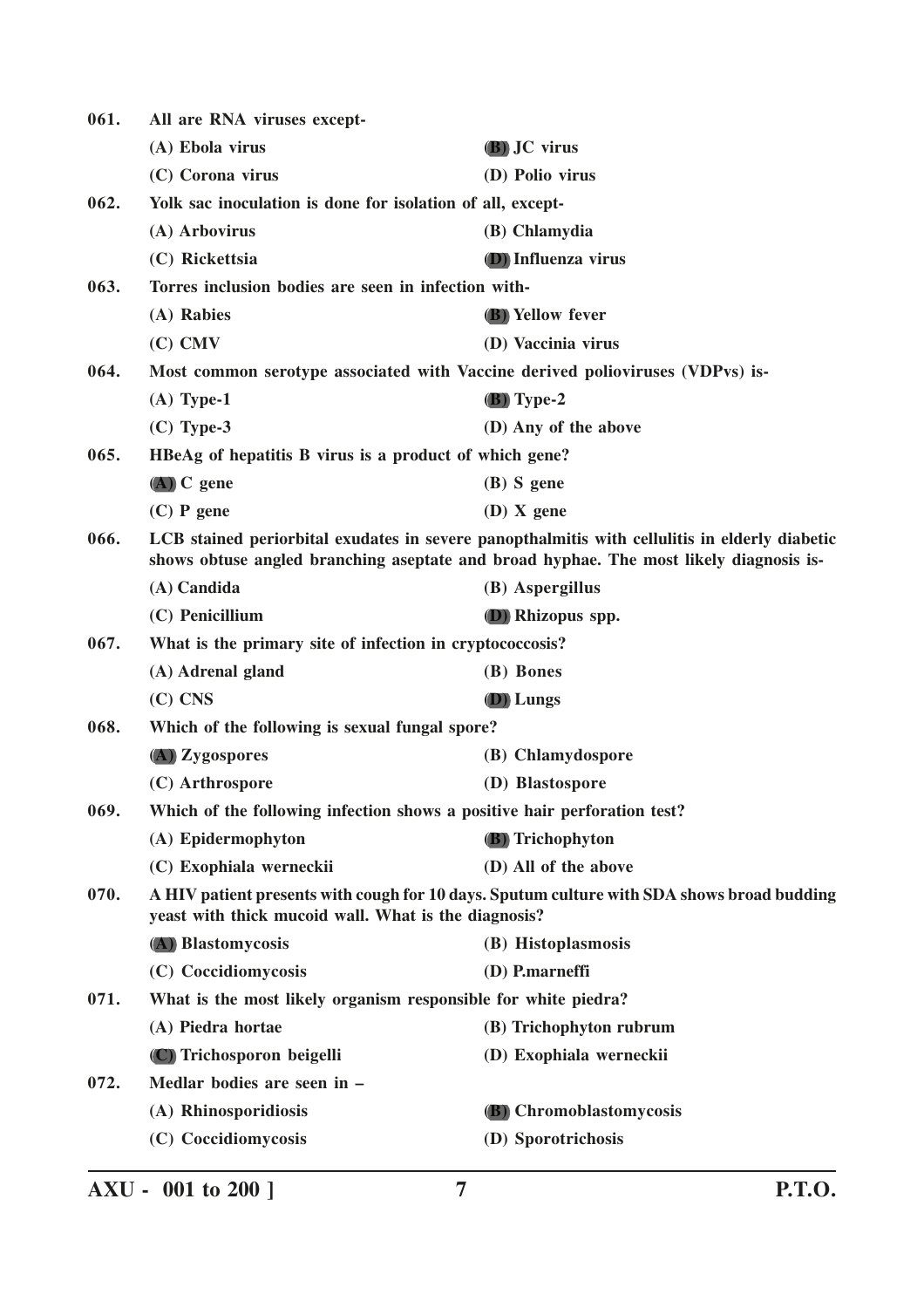| 073. | 1, 3 beta-d-glucan assay is done for which infection?                 |                                                                                                 |
|------|-----------------------------------------------------------------------|-------------------------------------------------------------------------------------------------|
|      | (A) Histoplasmosis                                                    | (B) Dermatophytes                                                                               |
|      | (C) Invasive aspergillosis                                            | (D) All of the above                                                                            |
| 074. | Which of the following is a louse borne disease?                      |                                                                                                 |
|      | (A) Rickettsial pox                                                   | (B) Endemic typhus                                                                              |
|      | (C) Scrub typhus                                                      | <b>(D)</b> Epidemic typhus                                                                      |
| 075. | most likely dominant organism involved in the infection?              | A 24 year old man presents with cellulitis two days after he is bitten by his cat. What is the  |
|      | (A) Bartonella hanselae                                               | (B) Calymmmatobacterium granulomatis                                                            |
|      | (C) Pasturella multocida                                              | (D) Toxoplasma gondii                                                                           |
| 076. | All of the following is included in Amsel's criteria, except-         |                                                                                                 |
|      | $(A)$ Vaginal pH < 4.5                                                | (B) Profuse, thin, whitish grey discharge PV                                                    |
|      | (C) Presence of clue cells                                            | (D) Positive Whiff test                                                                         |
| 077. | Dienes phenomenon is shown by-                                        |                                                                                                 |
|      | $(A)$ E.coli                                                          | (B) Salmonella                                                                                  |
|      | (C) Proteus                                                           | $(D)$ Vibrio                                                                                    |
| 078. | appropriate for this patient?                                         | MRSA is isolated from a pus sample of a diabetic patient. Which of the following is not         |
|      | (A) Vancomycin                                                        | (B) Imipenem                                                                                    |
|      | (C) Teicopalnin                                                       | (D) Quinpristin                                                                                 |
| 079. | Sickle shaped conidia are seen in-                                    |                                                                                                 |
|      | (A) Aspergillus                                                       | <b>(B)</b> Fusarium                                                                             |
|      | (C) Penicillium                                                       | (D) Sporothrix                                                                                  |
| 080. | IMViC pattern, $-$ , $-$ , $+$ , $+$ is indicative of $-$             |                                                                                                 |
|      | (A) E.coli and Klebsiella                                             | (B) E.coli and Enterobacter                                                                     |
|      | (C) Enterobacter and Klebsiella                                       | (D) Klebsiella and Shigella                                                                     |
| 081. | analysis of research and voluntary consent in research was initiated? | In which of the following guidelines, discussion on rationale and justification of risk benefit |
|      | (A) Belmont report                                                    | (B) Helsinki declaration                                                                        |
|      | (C) Nuremberg code                                                    | (D) CIOMS guidelines                                                                            |
| 082. |                                                                       | In escape mutant hepatitis B infection, which marker will be characteristically absent?         |
|      | $(A)$ HBsAg                                                           | (B) Anti HBc                                                                                    |
|      | $(C)$ HBeAg                                                           | (D) HBV DNA                                                                                     |
| 083. | Metallic body implants are discarded in-                              |                                                                                                 |
|      | (A) Yellow container                                                  | (B) Red container                                                                               |
|      | (C) White container                                                   | (D) Blue container                                                                              |
| 084. | Surgical antimicrobial prophylaxis must be started-                   |                                                                                                 |
|      | (A) 72 hours prior to surgery                                         | (B) 48 hours prior to surgery                                                                   |
|      | (C) 24 hours prior to surgery                                         | (D) 1-2 hours prior to surgery                                                                  |
|      |                                                                       |                                                                                                 |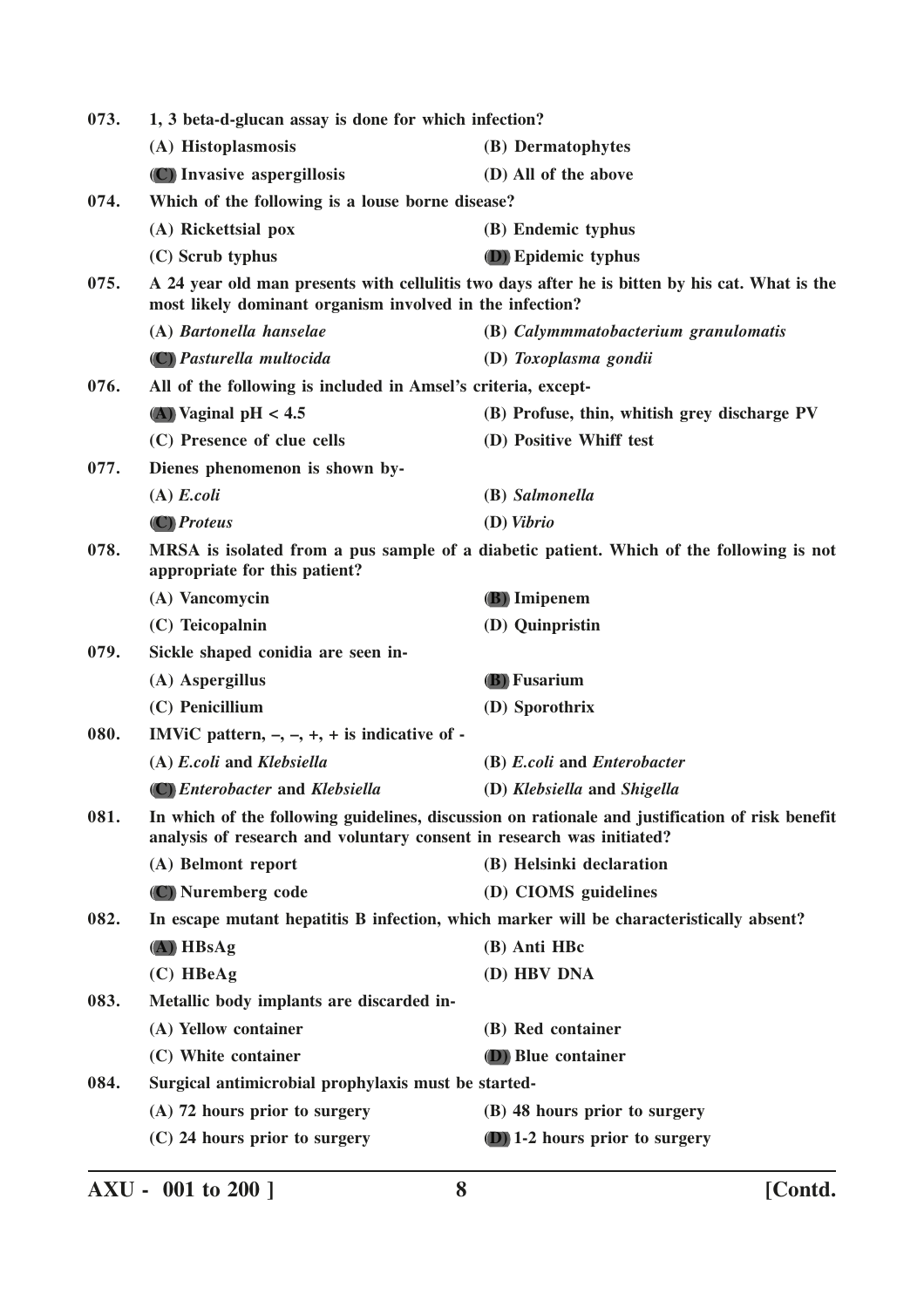**085. Droplet precautions are applied for following infectious diseases, except - (A) Pertussis (B) Pulmonary TB (C) Plague (D) Diphtheria 086. Which is not an ESKAPE pathogen? (A)** *Enteroccus faecium* **(B)** *Klebsiella pneumoniae* **(C)** *Proteus mirabilis* **(D)** *Acinetobacter baumannii* **087. Which azole is effective in mucormycosis? (A) Fluconazole (B) Keetoconazole (C) Voriconazole (D) Isavuconazole 088. All of the following are example of intrinsic antimicrobial resistance, except: (A) Metronidazole - aerobic bacteria (B) Vancomycin - Gram negative bacteria (C) Co-trimoxazole - S.maltophila (D) Polymyxin B - Proteus 089. A carrier who acquires the pathogen form another carrier is known as- (A) Paradoxical carrier (B) Convalescent carrier (C) Contact carrier (D) Healthy carrier 090. Which of the following is a double stranded RNA virus? (A) Rhabdovirus (B) Reovirus (C) Parvovirus (D) Retrovirus 091. Which of the following infection will be responsible for stimulating IFN beta? (A) Bacterial infection (B) Viral infection (C) Fungal infection (D) Mycoplasma infection 092. "Tuberculate macroconidia" are characteristic features of: (A) Candida (B) Microsporum (C) Sporotrichosis (D) Histoplasma 093. All of the following automated systems perform identification and antimicrobial susceptibility test, except- (A) MALDI-TOF (B) VITEK 2 (C) Phoenix (D) Microscan Walkaway 094. Obligate intracellular organisms are all, except - (A) Coxiella burnetii (B) Brucella (C) Leishmania (D) M.leprae 095. Which of the following bacterial toxin inhibit protein synthesis in host cells? (A) Cholera toxin (B) Pseudomonas Exotoxin A (C) heat labile toxin of E.coli (D) All of the above 096. Which of the following bacteria does not show swarming? (A)** *Proteus* **(B)** *V.parahemolyticus* **(C)** *Cl.tetani* **(D)** *Morganella* **097. Paraffin bait technique is used for cultivation of - (A) Mycoplasma (B) Legionella (C) Nocardia (D) Actinomycetes**

**AXU - 001 to 200 ] 9 P.T.O.**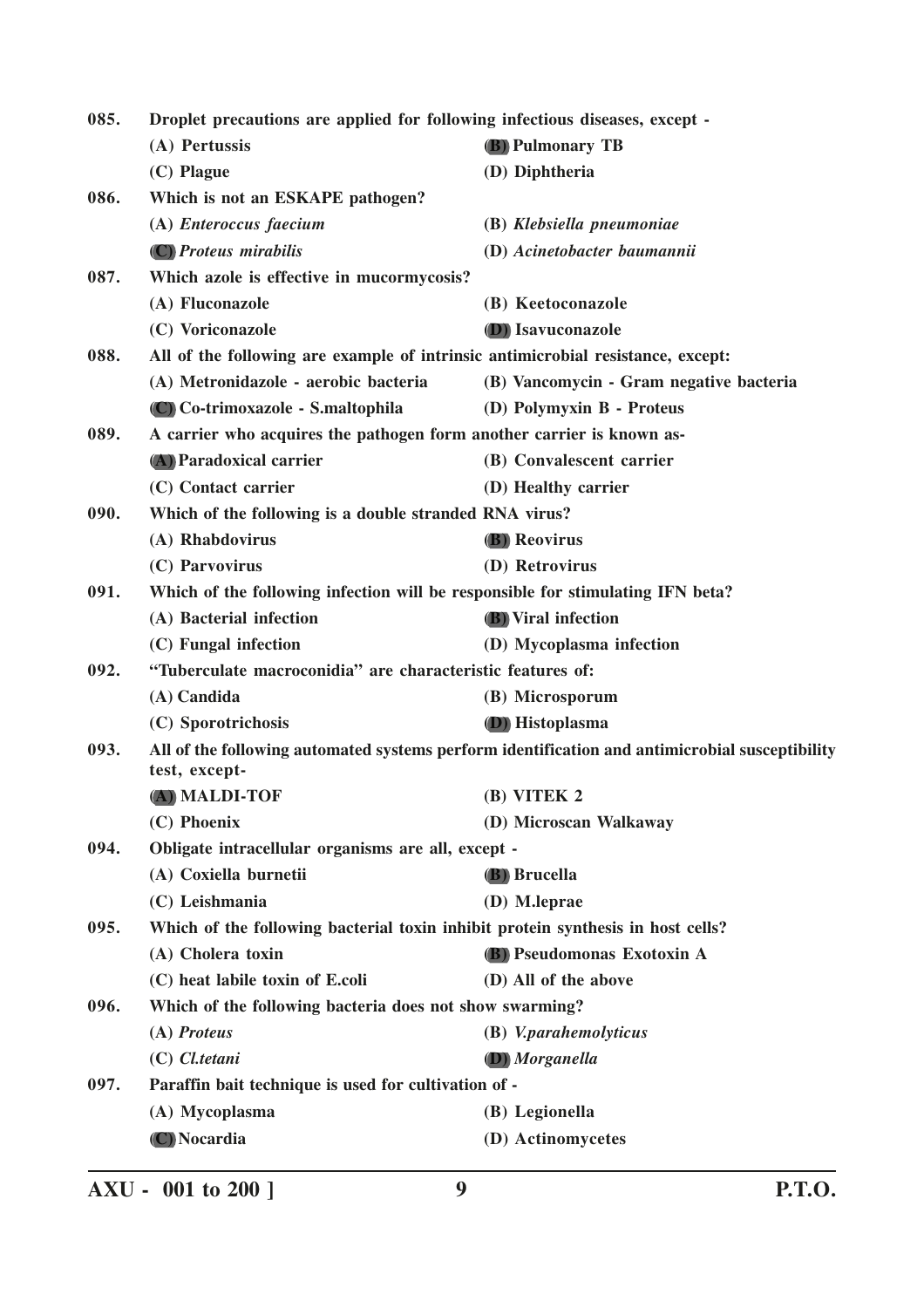| 098. | Correct sequence for doffing PPE is                             |                                                                                        |
|------|-----------------------------------------------------------------|----------------------------------------------------------------------------------------|
|      | (A) Gloves-gown-mask-goggle                                     | (B) Gown-mask-goggle-gloves                                                            |
|      | (C) Goggles-gloves-mask-gown                                    | (D) Gloves-goggle-gown-mask                                                            |
| 099. |                                                                 | How many maximum antimicrobial discs should be placed on a 100 mm MHA plate?           |
|      | $(A)$ up to 5 discs                                             | (B) up to 6 discs                                                                      |
|      | $(C)$ up to 7 discs                                             | (D) up to 8 discs                                                                      |
| 100. | "St. Antoni's fire" disease is caused by-                       |                                                                                        |
|      | (A) Aflatoxin                                                   | (B) Ochratoxin                                                                         |
|      | (C) Coprine poisoning                                           | <b>D</b> ) Ergot alkaloid                                                              |
| 101. | India ink used in                                               |                                                                                        |
|      | (A) Simple staining                                             | <b>(B)</b> Negative staining                                                           |
|      | (C) Differential staining                                       | (D) Special staining                                                                   |
| 102. | Which of the following is a vaccine design of Covishield        |                                                                                        |
|      | (A) Inactivated-virus vaccine                                   |                                                                                        |
|      | <b>(B)</b> Non-replicating Chimpanzee adenovirus vaccine vector |                                                                                        |
|      | (C) mRNA vaccine                                                |                                                                                        |
|      | (D) Plasmid DNA vaccine                                         |                                                                                        |
| 103. | Arrangement of flagella in alcaligenes faecalis is              |                                                                                        |
|      | (A) Monotrichous                                                | (B) Lophotrichous                                                                      |
|      | (C) Peritrichous                                                | (D) Amphitrichous                                                                      |
| 104. | Tumbling motility seen with                                     |                                                                                        |
|      | (A) Listeria                                                    | (B) Mycoplasma                                                                         |
|      | (C) Clostridium                                                 | (D) Spirochete                                                                         |
| 105. | cycle?                                                          | Which of the following cestode does not need an intermediate host to complete the life |
|      | (A) Hymenolepsis nana                                           | (B) Taenia saginata                                                                    |
|      | (C) Diphyllobothrium latum                                      | (D) Echinococcus granulosus                                                            |
| 106. | Biological indicator used in Hot air oven                       |                                                                                        |
|      | (A) Spores of Bacillus geobacillus stearothermophilus           |                                                                                        |
|      | <b>(B)</b> Spores of Bacillus atrophaeus                        |                                                                                        |
|      | (C) Spores of Bacillus anthracis                                |                                                                                        |
|      | (D) Spores of Bacillus cereus                                   |                                                                                        |
| 107. | HEPA filters removes particles that have a size of less than    |                                                                                        |
|      | $(A)$ 0.5 micrometer                                            | $(B)$ 0.12 micrometer                                                                  |
|      | $(C)$ 0.3 micrometer                                            | (D) 0.8 micrometer                                                                     |
| 108. | Egg and serum based media sterilized by                         |                                                                                        |
|      | (A) Inspissation                                                | (B) Tyndallization                                                                     |
|      | (C) Pasteurization                                              | (D) Autoclave                                                                          |
|      |                                                                 |                                                                                        |

**AXU - 001 to 200 ] 10 [Contd.**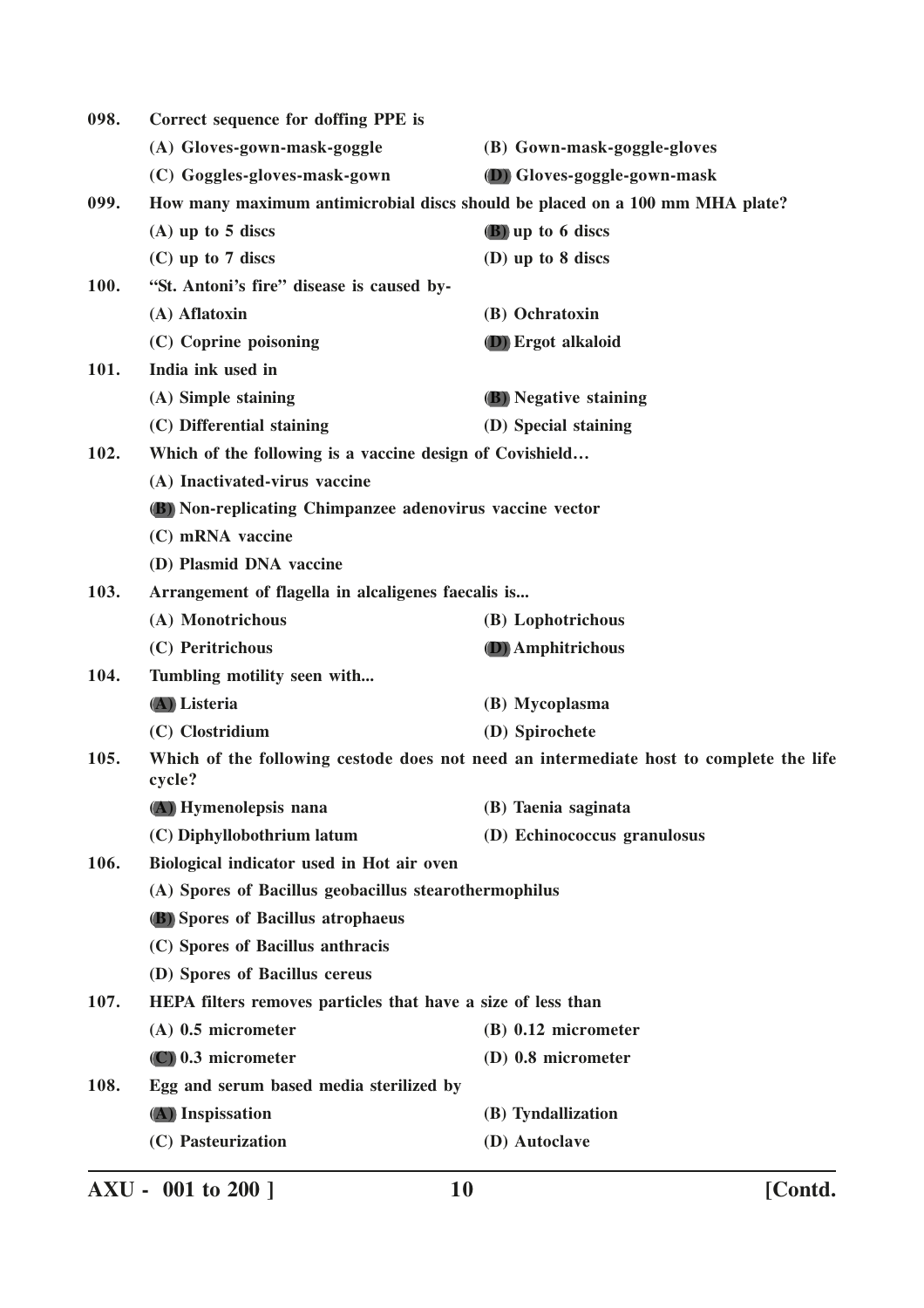| 109.        | Auto fluorescence organism is                                   |                                                                                                 |
|-------------|-----------------------------------------------------------------|-------------------------------------------------------------------------------------------------|
|             | (A) Cyclospora                                                  | (B) Cystoisospora                                                                               |
|             | (C) Clostridium                                                 | (D) Cutibacterium                                                                               |
| <b>110.</b> | Indicator used triple Sugar iron Agar media                     |                                                                                                 |
|             | (A) Phenol red                                                  | (B) Neutral red                                                                                 |
|             | (C) Bromothymol blue                                            | (D) Methyl Red                                                                                  |
| 111.        | Which modification of PCR is used for syndrome approach         |                                                                                                 |
|             | (A) Nested PCR                                                  | <b>(B)</b> Multiplex PCR                                                                        |
|             | (C) Real time PCR                                               | (D) Reverse-transcriptase PCR                                                                   |
| 112.        | Northern blotting is used for separation of                     |                                                                                                 |
|             | $(A)$ DNA                                                       | <b>(B) RNA</b>                                                                                  |
|             | (C) Protein                                                     | (D) None of the above                                                                           |
| 113.        |                                                                 | The following have the intracellular survival strategy of Adaptation to cytoplasmic replication |
|             | (A) Chlamydia species                                           | (B) Coxiella species                                                                            |
|             | (C) Rickettsia                                                  | (D) Legionella species                                                                          |
| 114.        | Which of the following is correct for Passive immunity          |                                                                                                 |
|             | (A) Memory present                                              | <b>(B)</b> No lag period                                                                        |
|             | (C) Booster dose is useful                                      | (D) Induced by infection                                                                        |
| 115.        | Germ tube test is diagnostic for                                |                                                                                                 |
|             | (A) Candida albicans                                            | (B) Cryptococcus                                                                                |
|             | (C) Coccidioides                                                | (D) Mucor                                                                                       |
| 116.        | Immunoglobulin (Ig) constitutes ______% of total serum proteins |                                                                                                 |
|             | (A) $10-15%$                                                    | (B) $30-40\%$                                                                                   |
|             | (C) 70-75%                                                      | (D) $20-25%$                                                                                    |
| 117.        | Hinge region of Immunoglobulin is rich in                       |                                                                                                 |
|             | (A) Proline                                                     | (B) Glycine                                                                                     |
|             | (C) Valine                                                      | (D) Leucine                                                                                     |
| 118.        | Valency of IgE antibody                                         |                                                                                                 |
|             | $(A)$ 2                                                         | $(B)$ 4                                                                                         |
|             | $(C)$ 10                                                        | $(D)$ 15                                                                                        |
| 119.        | ______ deficiency is often associated with septicemia           |                                                                                                 |
|             | $(A)$ IgG                                                       | $(B)$ IgM                                                                                       |
|             | $(C)$ IgE                                                       | $(D)$ IgA                                                                                       |
| 120.        | Secretory component is present in                               |                                                                                                 |
|             | $(A)$ IgG                                                       | $(B)$ IgM                                                                                       |
|             | $(C)$ IgE                                                       | (D) IgA                                                                                         |
| 121.        | Schick test is example of                                       |                                                                                                 |
|             | (A) Precipitation                                               | (B) Complement Fixation test                                                                    |
|             | (C) Agglutination                                               | <b>(D)</b> Neutralization                                                                       |
|             |                                                                 |                                                                                                 |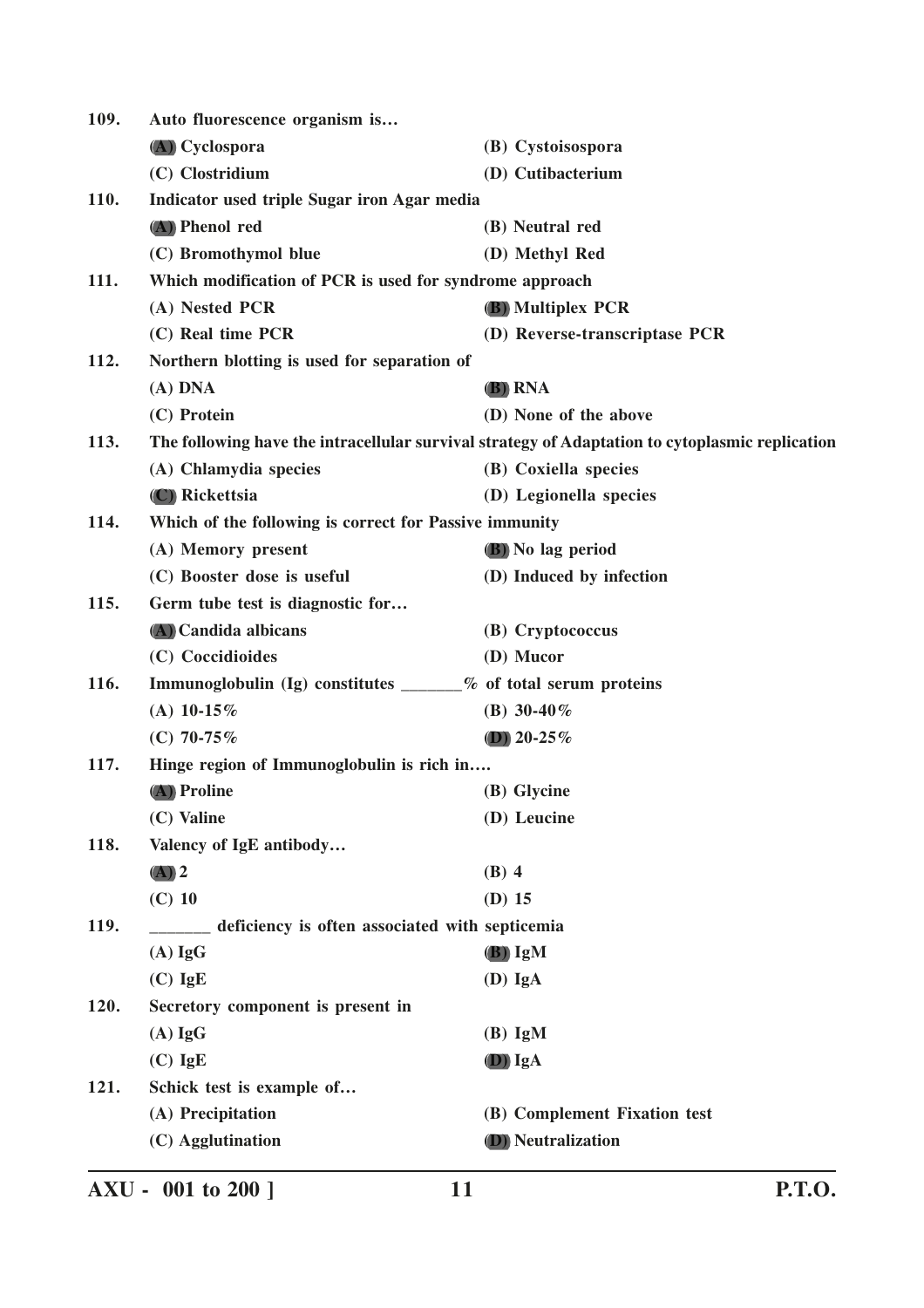| 122. | Corynebacterium diphtheriae arranged in                                    |                                        |  |
|------|----------------------------------------------------------------------------|----------------------------------------|--|
|      | (A) Cuneiform pattern                                                      | (B) Palisade pattern                   |  |
|      | (C) Chains                                                                 | (D) Pairs                              |  |
| 123. | Decreasing order of Immunoglobulines in complement fixation                |                                        |  |
|      | (A) $IgM > IgG3 > IgG1 > IgG2$                                             | (B) $IgG3 > IgG2 > IgG1 > IgM$         |  |
|      | (C) $IgG1 > IgG2 > IgG3 > IgG1$                                            | (D) $IgM > IgG1 > IgG2 > IgG3$         |  |
| 124. | Mantle area of Lymph node contain                                          |                                        |  |
|      | $(A)$ T cells                                                              | (B) Naive T calls                      |  |
|      | (C) Activated B cells                                                      | (D) None of the above                  |  |
| 125. | Macrophage present in placenta is                                          |                                        |  |
|      | (A) Histiocytes                                                            | (B) Hofbauer cells                     |  |
|      | (C) Epithelioid cells                                                      | (D) Langhans giant cells               |  |
| 126. | Diseases associated with type III hypersensitivity reaction are all except |                                        |  |
|      | (A) Grave's Disease                                                        | (B) Systemic lupus erythematous        |  |
|      | (C) Serum sickness                                                         | (D) Polyarteritis nodosa               |  |
| 127. | Chronic granulomatous disease is due to defect in                          |                                        |  |
|      | $(A)$ T call                                                               | $(B)$ B cell                           |  |
|      | (C) Phagocytosis                                                           | (D) Complement                         |  |
| 128. | B-cell defect predisposes to the following infection, except               |                                        |  |
|      | (A) Giardiasis                                                             | (B) Streptococcus pneumonia            |  |
|      | (C) Candida                                                                | (D) Staphylococcus aureus              |  |
| 129. | All of the following vaccines are given at birth except                    |                                        |  |
|      | $(A)$ DPT                                                                  | (B) BCG                                |  |
|      | $(C)$ OPV                                                                  | (D) Hepatitis B                        |  |
| 130. | All are Cellular fraction vaccine : except                                 |                                        |  |
|      | (A) Meningococcal vaccine                                                  | (B) Pneumococcal vaccine               |  |
|      | (C) Hib vaccine                                                            | (D) Hepatitis B vaccine                |  |
| 131. | Coagulation reaction is mediated by which component of S. aureus           |                                        |  |
|      | (A) Peptidoglycan                                                          | (B) Teichoic Acid                      |  |
|      | (C) Protein A                                                              | (D) Microcapsule                       |  |
| 132. | which is not a selective medium for Sthaphylococcus                        |                                        |  |
|      | (A) Mannitol sal agar with $7.5\%$ NaCl                                    | (B) Salt milk agar                     |  |
|      | (C) Tinsdale medium                                                        | (D) Ludlam's Medium                    |  |
| 133. | is an effective fungicide(algicide) in lakes & swimming pools              |                                        |  |
|      | (A) Mercury salts                                                          | (B) Thiomersal                         |  |
|      | (C) Copper sulfate                                                         | (D) Mercurochrome                      |  |
| 134. | Which is not a property of Streptococcus pneumoniae?                       |                                        |  |
|      | (A) Bile solubility                                                        | (B) Animal Pathogenicity in Mice       |  |
|      | (C) Optochin sensitivity                                                   | (D) Growth in presence of $1.5\%$ bile |  |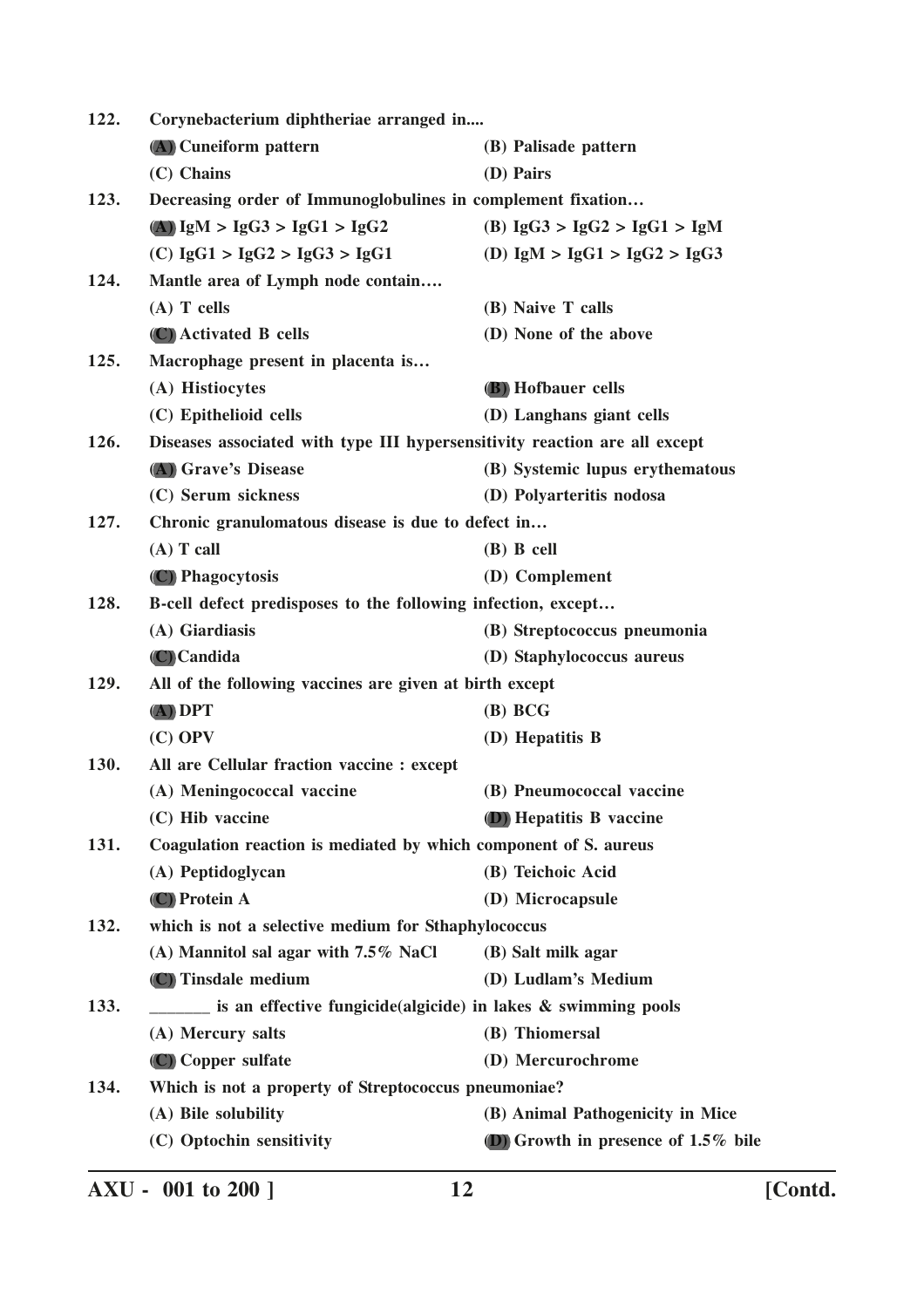| 135. | Post streptococcal glomerulonephritis: which antibody level is raised                                               |                                                                                             |
|------|---------------------------------------------------------------------------------------------------------------------|---------------------------------------------------------------------------------------------|
|      | (A) Anti streptolysin O antibodies                                                                                  | (B) Anti Dnase B antibodies                                                                 |
|      | (C) Anti hyaluronidase antibodies                                                                                   | (D) Anti streptokinase antibodies                                                           |
| 136. | Draughtsman colonies on Blood agar produced by:                                                                     |                                                                                             |
|      | (A) Streptococcus pneumoniae                                                                                        | (B) Viridans streptococci                                                                   |
|      | (C) Enterococcus                                                                                                    | (D) Streptococcus agalactiae                                                                |
| 137. | All of the following meningococcal serogroups cause invasive disease, except:                                       |                                                                                             |
|      | (A) X                                                                                                               | (B)Y                                                                                        |
|      | $(\mathbf{C})$ $\mathbf{D}$                                                                                         | $(D)$ A                                                                                     |
| 138. | Production of 'Daisy head' colonies on Pottasium Tellurite Agar by _______ biotype of<br>Corynebacterium diphtheria |                                                                                             |
|      | (A) Gravis                                                                                                          | (B) Mitis                                                                                   |
|      | (C) Intermedius                                                                                                     | (D) None of the above                                                                       |
| 139. | Demonstration of flagella can be done by                                                                            |                                                                                             |
|      | (A) Craigie tube method                                                                                             | (B) Hanging drop method                                                                     |
|      | (C) Tannic acid staining                                                                                            | (D) All of the above                                                                        |
| 140. |                                                                                                                     | Production of early metachromatic granules can be seen best in which of the following media |
|      | (A) Blood agar                                                                                                      | (B) LJ media                                                                                |
|      | (C) Loeffler's serum slop                                                                                           | (D) Tinsdale medium                                                                         |
| 141. | "Wool sorter's" disease is a name used for                                                                          |                                                                                             |
|      | (A) Cutaneous anthrax                                                                                               | <b>(B)</b> Pulmonary anthrax                                                                |
|      | (C) Malignant malenoma                                                                                              | (D) Carbuncle                                                                               |
| 142. | A positive tuberculin test is an example of:                                                                        |                                                                                             |
|      | (A) Type I hypersensitivity                                                                                         | (B) Type II hypersensitivity                                                                |
|      | (C) Type III hypersensitivity                                                                                       | (D) Type IV hypersensitivity                                                                |
| 143. | <b>Selective medium for Bacillus cereus</b>                                                                         |                                                                                             |
|      | (A) Ludlam's Medium                                                                                                 |                                                                                             |
|      | (B) Salt milk agar                                                                                                  |                                                                                             |
|      | (C) Stuart's medium                                                                                                 |                                                                                             |
|      | (D) Polymyxin B, egg yolk, mannitol, bromothymol blue and agar                                                      |                                                                                             |
| 144. | Neonatal tetanus also known as                                                                                      |                                                                                             |
|      | (A) 8th day disease                                                                                                 | (B) 3rd day disease                                                                         |
|      | (C) 5th day disease                                                                                                 | (D) 10th day disease                                                                        |
| 145. | The largest virus in size is?                                                                                       |                                                                                             |
|      | (A) Parvovirus                                                                                                      | <b>(B)</b> Poxvirus                                                                         |
|      | (C) Corona virus                                                                                                    | (D) Ebola virus                                                                             |
| 146. | Hansen's bacilli also known as                                                                                      |                                                                                             |
|      | (A) Listeria                                                                                                        | (B) Mycobacterium leprae                                                                    |
|      | (C) Bacillus cereus                                                                                                 | (D) Clostridium tetani                                                                      |
|      |                                                                                                                     |                                                                                             |

**AXU - 001 to 200 ] 13 P.T.O.**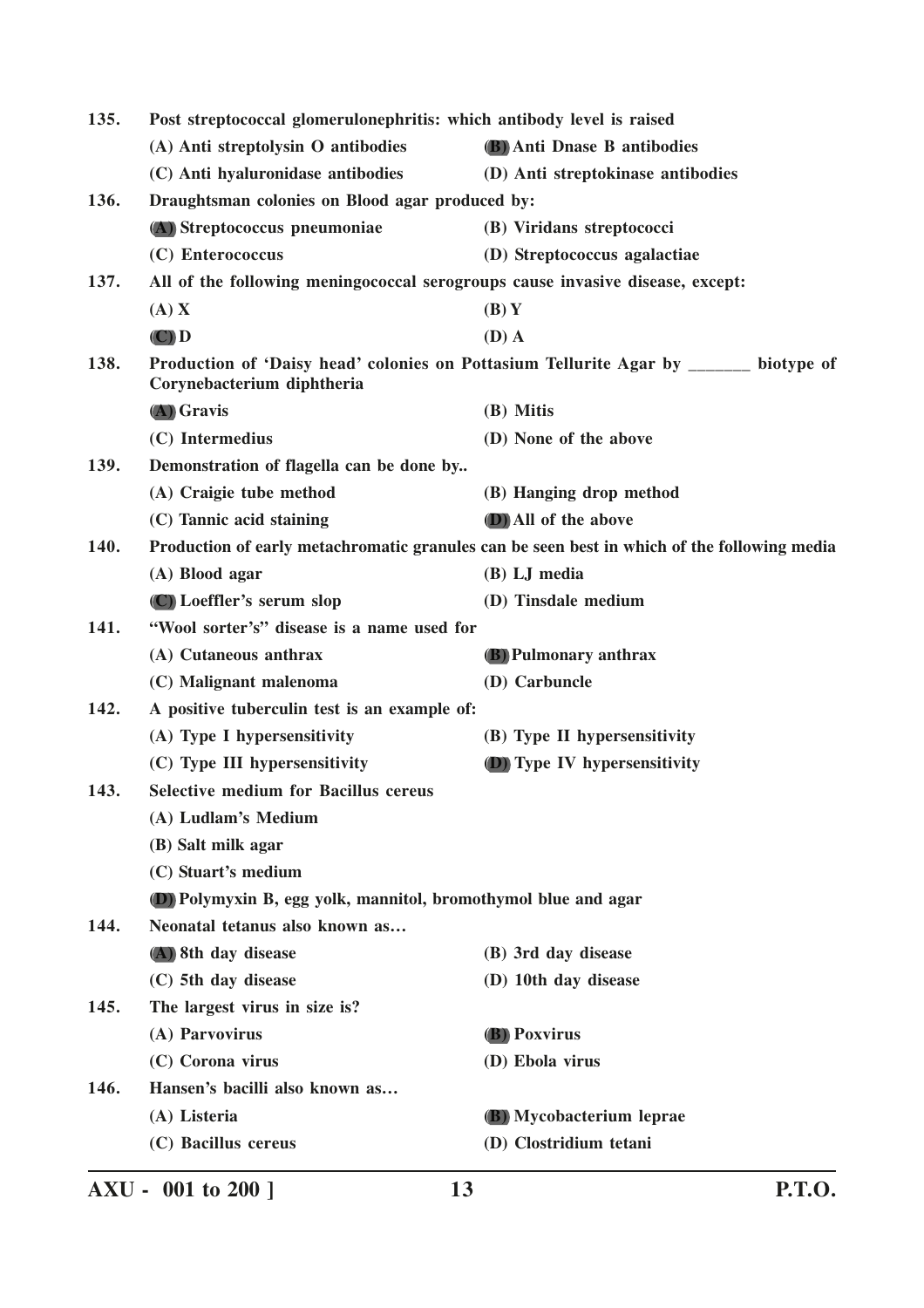| 147. | Reconstitution of lyophilized form of BCG vaccine done by             |                                                                                                 |
|------|-----------------------------------------------------------------------|-------------------------------------------------------------------------------------------------|
|      | (A) Distilled water                                                   | <b>(B)</b> Normal saline                                                                        |
|      | (C) Autoclave water                                                   | (D) None of the above                                                                           |
| 148. | Causative agent of buruli ulcer                                       |                                                                                                 |
|      | (A) Mycobacterium celatum                                             | (B) Mycobacterium scrofulaceum                                                                  |
|      | (C) Mycobacterium ulcerans                                            | (D) Mycobacterium xenopi                                                                        |
| 149. | Negative acute phase reactant proteins are all, except                |                                                                                                 |
|      | $(A)$ albumin                                                         | (B) transferrin                                                                                 |
|      | (C) haptoglobin                                                       | (D) antithrombin                                                                                |
| 150. | Which of the following s a feature of primary pulmonary tuberculosis? |                                                                                                 |
|      | (A) Assmann focus                                                     | (B) Simon's focus                                                                               |
|      | (C) Ranke complex                                                     | (D) Cavity formation                                                                            |
| 151. | Which of the following actinomycete is partially acid-fast            |                                                                                                 |
|      | (A) Streptomyces                                                      | (B) Actinomadura                                                                                |
|      | (C) Nocardia                                                          | (D) Actinomyces                                                                                 |
| 152. | "Whale finger" seen with                                              |                                                                                                 |
|      | (A) Staphylococcal infection                                          | (B) Streptococcal infection                                                                     |
|      | (C) Erysipelothrix infection                                          | (D) None of the above                                                                           |
| 153. | All are catalase producing organism, except                           |                                                                                                 |
|      | (A) Shigella flexneri                                                 | (B) Shigella dysenteriae type-1                                                                 |
|      | (C) Shigella sonnei                                                   | (D) Shigella dysenteriae type-2                                                                 |
| 154. | Late lactose fermenter is                                             |                                                                                                 |
|      | (A) Shigella flexneri                                                 | (B) Shigella dysenteriae type-1                                                                 |
|      | (C) Shigella sonnei                                                   | (D) Shigella boydii                                                                             |
| 155. | Wasserman test is example of                                          |                                                                                                 |
|      | (A) Precipitation                                                     | (B) Complement Fixation test                                                                    |
|      | (C) Agglutinaion                                                      | (D) Neutralization                                                                              |
| 156. | produces pale colony on Sorbitol MacConkey agar                       |                                                                                                 |
|      | (A) Enterohemorrhagic E. coli.                                        | (B) Enterotoxigenic E. coli                                                                     |
|      | (C) Enteroinvasive E. coli                                            | (D) Enteropathogenic E. coli                                                                    |
| 157. | Which species of Citrobacter is H2S positive                          |                                                                                                 |
|      | $(A)$ C. freundii                                                     | (B) C. koseri                                                                                   |
|      | (C) C. amalonaticus                                                   | (D) None of the above                                                                           |
| 158. |                                                                       | While drafting a scientific paper, literature review is useful on the following section, except |
|      | (A) Introduction                                                      | (B) Methods                                                                                     |
|      | (C) Results                                                           | (D) Discussion                                                                                  |
| 159. | Plague is transmitted by                                              |                                                                                                 |
|      | (A) Soft tick                                                         | (B) Rat flea                                                                                    |
|      | (C) Hard tick                                                         | (D) Louse                                                                                       |
|      |                                                                       |                                                                                                 |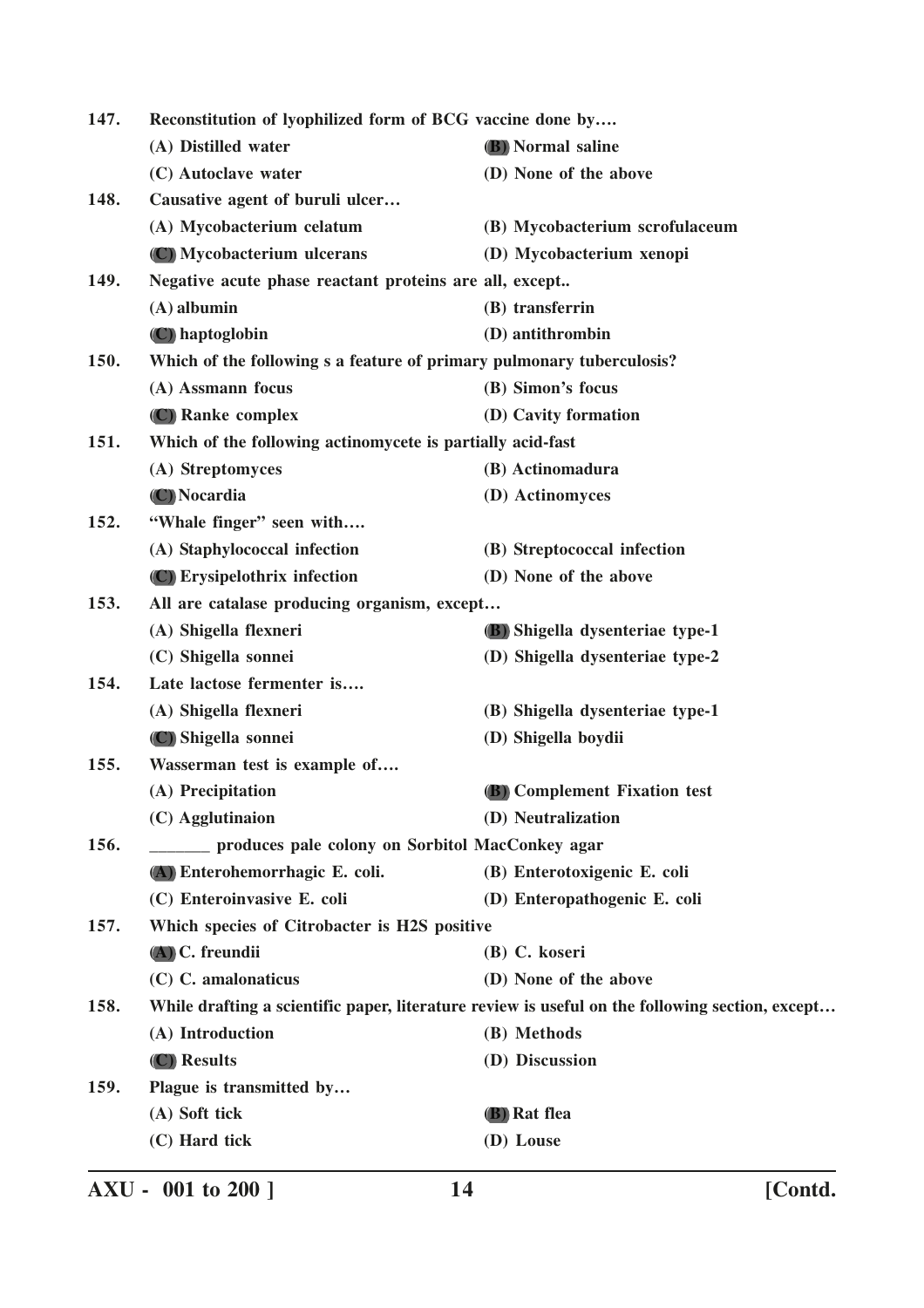| 160. | Most common cause of Scombroid poisoning is                         |                                   |
|------|---------------------------------------------------------------------|-----------------------------------|
|      | (A) Morganella                                                      | (B) Klebsiella specise            |
|      | (C) Pseudomonas species                                             | (D) E.coli                        |
| 161. | Parasite which may be transmitted by sexual contact is              |                                   |
|      | (A) Trypanosoma cruzi                                               | (B) Trypanosoma bruei             |
|      | (C) Trichomons vaginalis                                            | (D) Ascaris                       |
| 162. | All of the following salmonellae are motile, except                 |                                   |
|      | $(A)$ S.Typhi                                                       | (B) S.Enteritidis                 |
|      | (C) S.Gallinarum                                                    | (D) S.Chester                     |
| 163. | All of the following produce yellow coloured colony on TCBS, except |                                   |
|      | (A) Vibrio cholerae                                                 | (B) Vibrio parahaemolyticus       |
|      | (C) Vibrio vulnificus                                               | (D) Vibrio alginolyticus          |
| 164. | Which of the following does not grow on MacConkey agar?             |                                   |
|      | (A) Burkholderia pseudomallei                                       | (B) Burkholderia mallei           |
|      | (C) Acinetobacter                                                   | (D) None of the above             |
| 165. | Which of the following virus is enveloped                           |                                   |
|      | (A) Parvovirus                                                      | (B) Adenovirus                    |
|      | (C) Herpes virus                                                    | (D) papova virus                  |
| 166. | Cetrimide agar is a selective media for                             |                                   |
|      | $(A)$ E.coli                                                        | (B) Klebsiella species            |
|      | (C) Pseudomonas species                                             | (D) Proteus species               |
| 167. | Ashdown's medium is a selective media for                           |                                   |
|      | (A) Burkholderia pseudomallei                                       | (B) Pseudomonas species           |
|      | (C) Acinetobacter                                                   | (D) Listeria                      |
| 168. | Which one of the following vaccine is contraindicated in pregnancy? |                                   |
|      | (A) Oral polio vaccine                                              | (B) semple vaccine                |
|      | (C) BPL vaccine                                                     | (D) HBsAg vaccine                 |
| 169. | is also known as Pfeiffer's bacillus                                |                                   |
|      | (A) Burkholderia pseudomallei                                       | <b>(B)</b> Haemophilus influenzae |
|      | (C) Acinetobacter                                                   | (D) Listeria                      |
| 170. | HACEK group includes all, except                                    |                                   |
|      | (A) Kingella kingae                                                 | (B) Eikenella corrodens           |
|      | (C) Haemophilus influenzae                                          | (D) Aggregatibacter species       |
| 171. | Which is the highly infective stage in whooping cough?              |                                   |
|      | (A) Catarrhal stage                                                 | (B) Paroxysmal stage              |
|      | (C) Convalescent stage                                              | (D) All of the above              |
| 172. | Malta fever is also called as                                       |                                   |
|      | (A) Relapsing fever                                                 | (B) Undulant fever                |
|      | (C) Hemorrhagic fever                                               | (D) Rat bite fever                |

**AXU - 001 to 200 ] 15 P.T.O.**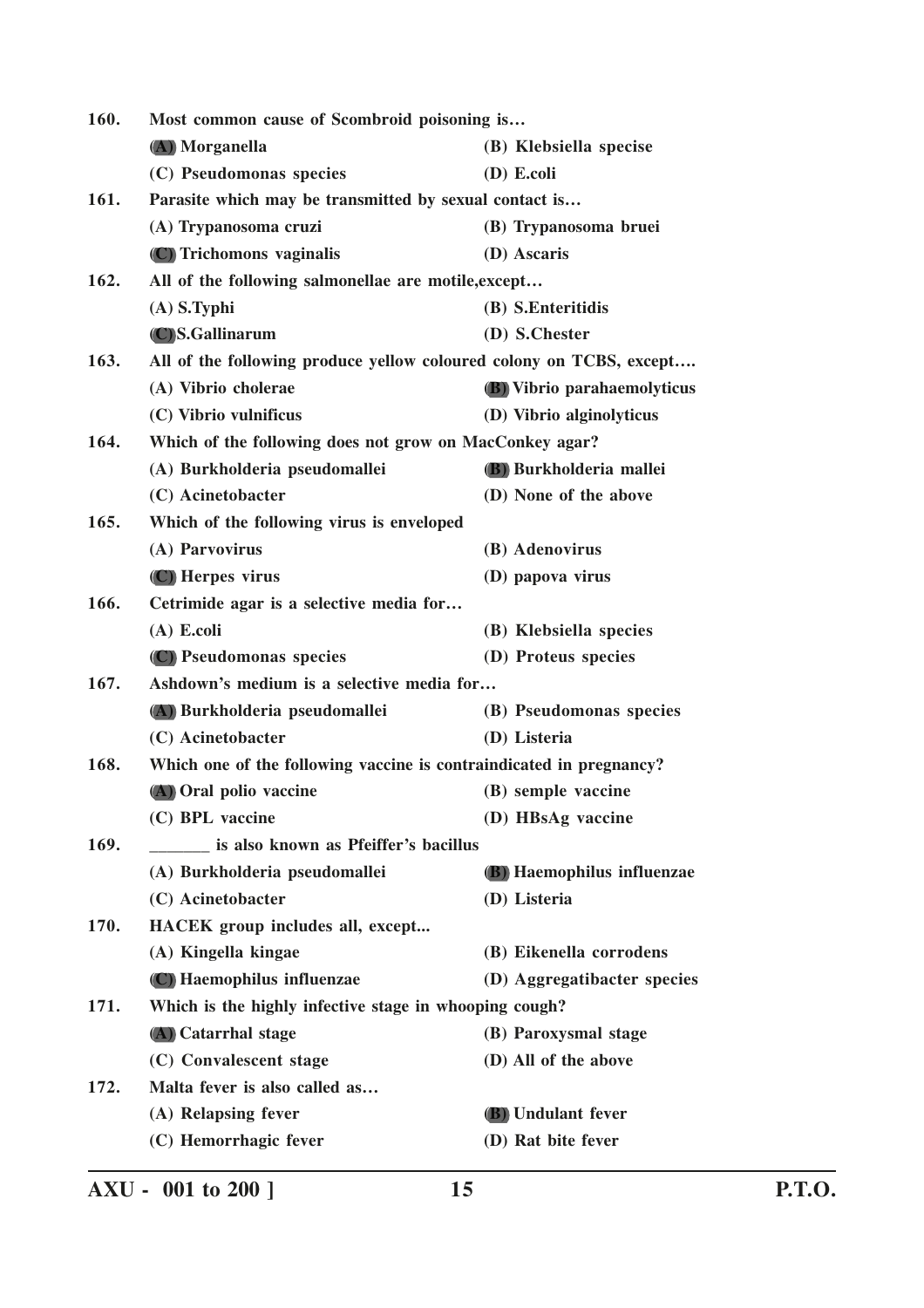| 173. | Common name of Trichuris trichiura is                                     |                                                                                        |
|------|---------------------------------------------------------------------------|----------------------------------------------------------------------------------------|
|      | $(A)$ Pin worm                                                            | (B) Round worm                                                                         |
|      | (C) Hookworm                                                              | <b>D</b> ) Whipworm                                                                    |
| 174. | Bejel is caused by                                                        |                                                                                        |
|      | (A) Borrelia recurrentis                                                  | (B) Treponema endemicum                                                                |
|      | (C) Treponema pallidum                                                    | (D) Treponema carateum                                                                 |
| 175. | All are eukaryotes except                                                 |                                                                                        |
|      | $(A)$ Fungi                                                               | (B) Parasites                                                                          |
|      | (C) Blue green algae                                                      | (D) Plants                                                                             |
| 176. | Chlamydiae- all are true, except                                          |                                                                                        |
|      | (A) Obligate intracellular                                                | (B) They can be grown in artificial media                                              |
|      | (C) Produce intracytoplasmic inclusions                                   | (D) Multiply by binary fission                                                         |
| 177. | Fried egg colonies are produced by                                        |                                                                                        |
|      | (A) Bacillus cereus                                                       | (B) Haemophilus influenzae                                                             |
|      | (C) Neisseria species                                                     | (D) Mycoplasma pneumoniae                                                              |
| 178. | Bacterial Vitamin required for growth of Leuconostoc species is           |                                                                                        |
|      | (A) Cyanocobalamin                                                        | (B) Biotin                                                                             |
|      | (C) Folic acid                                                            | (D) Pyridoxine                                                                         |
| 179. | Spherical and terminal spores seen in                                     |                                                                                        |
|      | (A) Clostridium bifermentans                                              | (B) Clostridium perfringens                                                            |
|      | (C) Clostridium tetani                                                    | (D) Clostridium tertium                                                                |
| 180. | Final disposal option for microbiology laboratory waste is                |                                                                                        |
|      | (A) Pre-treated to sterilize with non-chlorinated chemicals+ incineration |                                                                                        |
|      | (B) Autoclaving                                                           |                                                                                        |
|      | (C) Dry heat Sterilization                                                |                                                                                        |
|      | (D) Plasma pyrolysis                                                      |                                                                                        |
| 181. | In 2016, the WHO launched "The End TB Strategy by ______                  | ,,                                                                                     |
|      | (A) 2030                                                                  | $(B)$ 2035                                                                             |
|      | $(C)$ 2040                                                                | $(D)$ 2025                                                                             |
| 182. | Which of the following virus is DNA virus                                 |                                                                                        |
|      | (A) Rubella virus                                                         | <b>(B)</b> Cytomegalo virus                                                            |
|      | (C) West nile virus                                                       | (D) Marburg virus                                                                      |
| 183. | Size of Corona virus                                                      |                                                                                        |
|      | $(A)$ 120-160 nm                                                          | $(B)$ 40-60 nm                                                                         |
|      | $(C)$ 200-250 nm                                                          | (D) $15-20$ nm                                                                         |
| 184. | manifestation                                                             | Which of the following virus transmitted through placenta to fetus, without congenital |
|      | (A) Rubella virus                                                         | (B) Cytomegalo virus                                                                   |
|      | (C) Parvovirus                                                            | (D) Measels virus                                                                      |
|      |                                                                           |                                                                                        |

**AXU - 001 to 200 ] 16 [Contd.**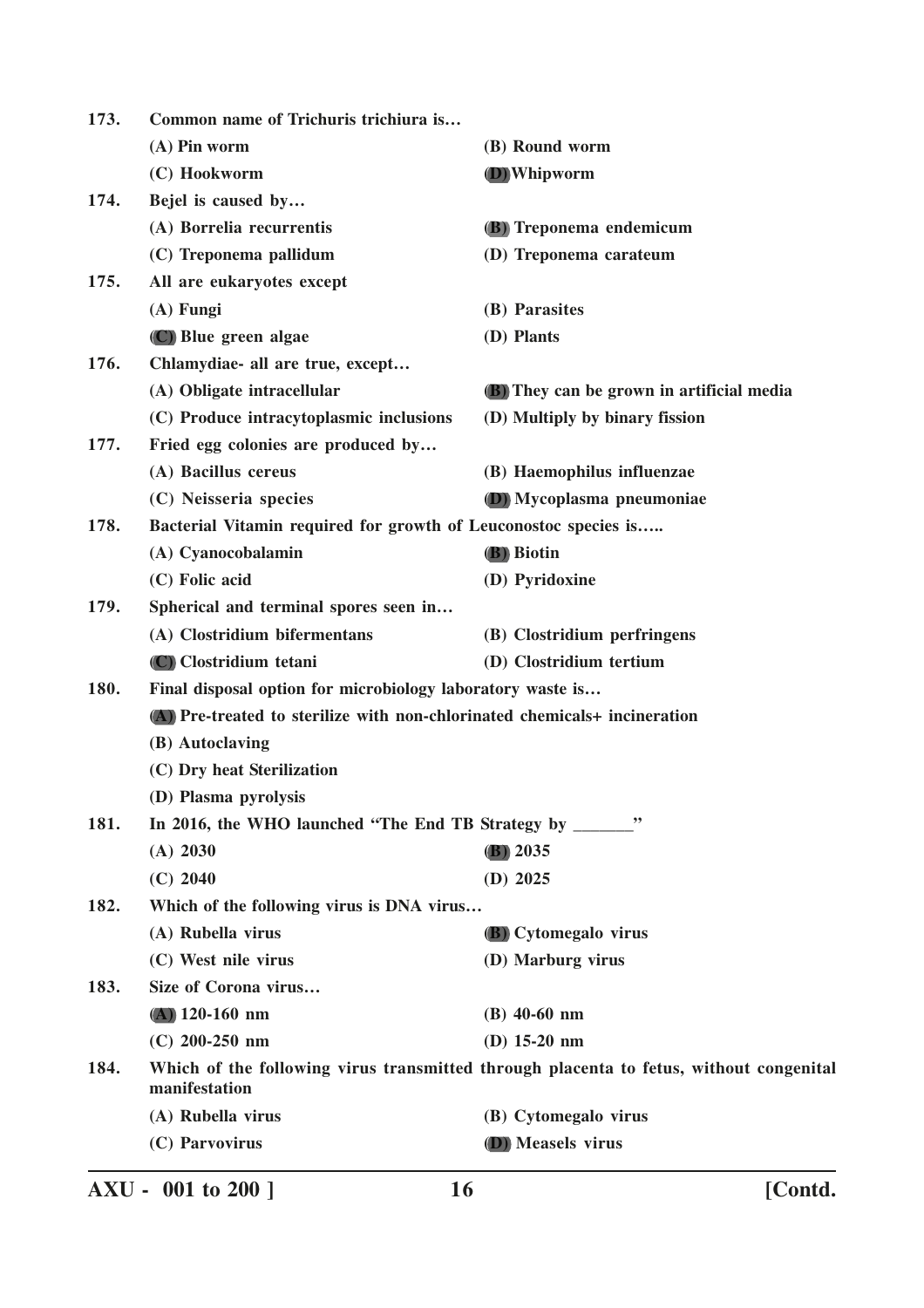| 185. | Suckling mice are used for isolation of                             |                                                                                      |
|------|---------------------------------------------------------------------|--------------------------------------------------------------------------------------|
|      | (A) Coxsackievirus                                                  | $(B)$ HIV                                                                            |
|      | (C) Hepatitis B virus                                               | (D) Polio virus                                                                      |
| 186. | All of the following are Primary cell lines, except                 |                                                                                      |
|      | (A) Monkey kidney cell line                                         | (B) Human amnion cell line                                                           |
|      | (C) Chick embryo cell line                                          | (D) Baby hamster kidney cell line.                                                   |
| 187. | Both intranuclear and intracytoplasmic inclusion bodies are seen in |                                                                                      |
|      | (A) Cytomegalovirus                                                 | (B) Rabies virus                                                                     |
|      | (C) Polio virus                                                     | (D) Adeno virus                                                                      |
| 188. | Struvite stones in bladder caused by                                |                                                                                      |
|      | $(A)$ E.coli                                                        | (B) Klebsiella species                                                               |
|      | (C) Pseudomonas species                                             | (D) Proteus species                                                                  |
| 189. | Perinuclear cytoplasmic inclusion body is seen in                   |                                                                                      |
|      | (A) Reovirus                                                        | (B) Rabies virus                                                                     |
|      | (C) variola virus                                                   | (D) fowlpox virus                                                                    |
| 190. | Shape of Ebola virus is                                             |                                                                                      |
|      | (A) Bullet                                                          | (B) Rod                                                                              |
|      | (C) Filamentous                                                     | (D) Brick                                                                            |
| 191. | Shingles caused by                                                  |                                                                                      |
|      | (A) Cytomegalo virus                                                | (B) Rhadinovirus                                                                     |
|      | (C) Roseola virus                                                   | <b>(D)</b> varicella zoster virus                                                    |
| 192. | Second most common cause of corneal blindness is                    |                                                                                      |
|      | (A) Trauma                                                          | <b>(B)</b> HSV-1 infection                                                           |
|      | (C) Leprosy                                                         | (D) Trachoma                                                                         |
| 193. |                                                                     | Most common fungus causing orbital cellulitis in a patient with diabetic ketoaidosis |
|      | (A) Aspergillus                                                     | (B) Candida                                                                          |
|      | (C) Mucor                                                           | (D) Cryptococcus                                                                     |
| 194. | Asteroid bodies is observed in                                      |                                                                                      |
|      | (A) Candidiasis                                                     | (B) Histoplasmosis                                                                   |
|      | (C) Mucor mycosis                                                   | (D) Sporotrichosis                                                                   |
| 195. | Tinea versicolor caused by                                          |                                                                                      |
|      | (A) Candida albicans                                                | (B) Trichophyton rubrum                                                              |
|      | (C) Trichophyton violaceum                                          | (D) Malassezia furfur                                                                |
| 196. | Trichothecenes mycotoxin s produced by                              |                                                                                      |
|      | (A) Fusarium graminearum                                            | (B) Trichophyton violaceum                                                           |
|      | (C) Aspergillus flavus                                              | (D) Penicillium puberulum                                                            |
| 197. | Parasite that need only one host                                    |                                                                                      |
|      | (A) Trypanosoma cruzi                                               | <b>(B)</b> Ascaris                                                                   |
|      | (C) Taenia species                                                  | (D) Leishmania species                                                               |
|      |                                                                     |                                                                                      |

**AXU - 001 to 200 ] 17 P.T.O.**